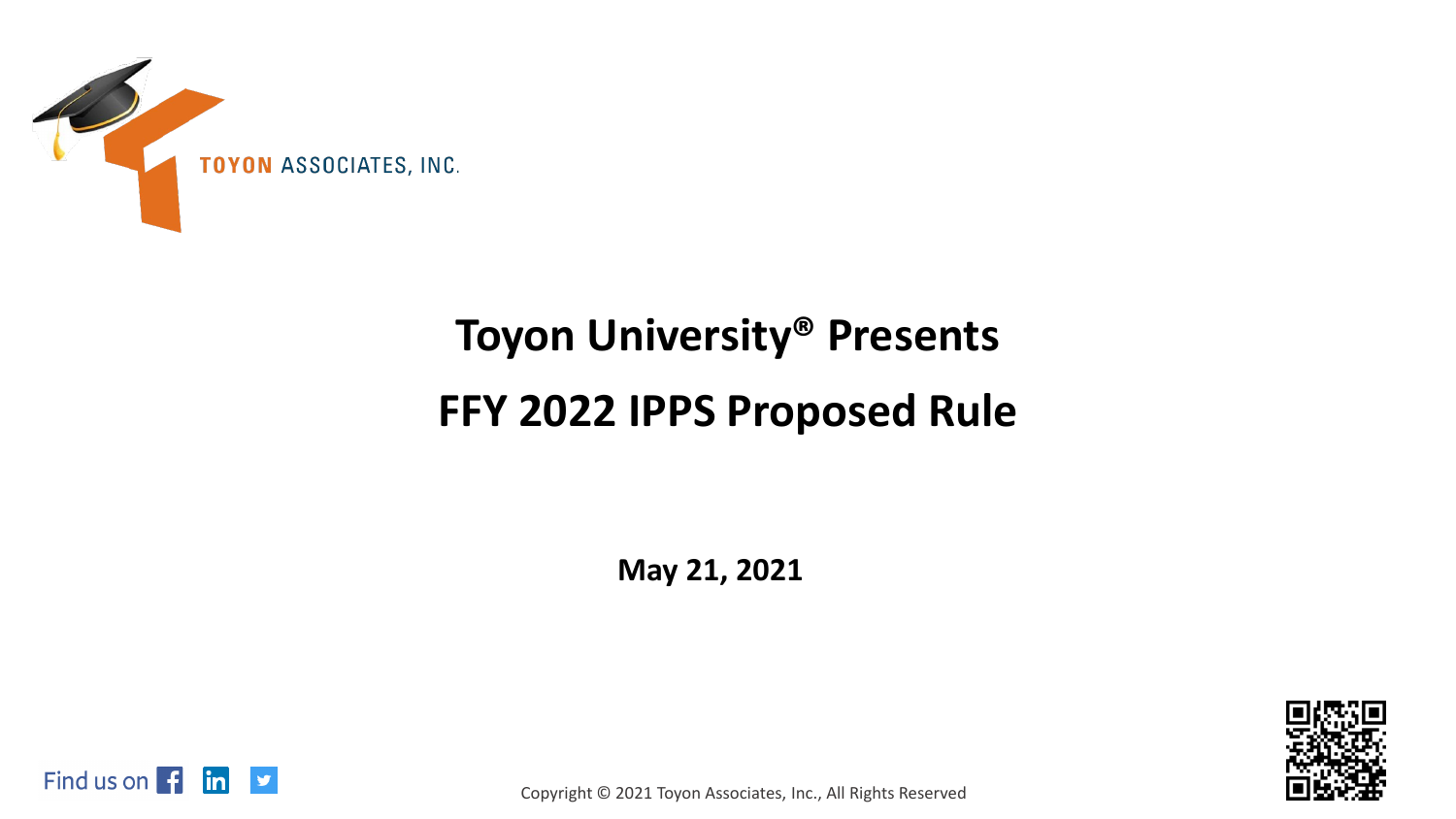#### **FFY 2022 IPPS Proposed Rule Contents**

- Proposed IPPS Payments; COVID-19 PHE Data and FFY 2022 Rate Setting Pgs.  $3 - 9$
- Wage Index Updates Pgs.  $10 - 18$
- Graduate Medical Education and Opportunities for New Teaching Slots Pgs. 19 – 23
- Organ Acquisition and Cost-Based Reimbursement Pgs.  $24 - 28$  (and Addendum pgs.  $40 - 41$ )
- Disproportionate Share (DSH): Uncompensated Care and Empirical Payments Pgs. 29 – 36
- Medicare Bad Debt and Dual Eligible Cost-Sharing Pgs. 37 – 38
- Addendum of Key References Pgs. 39 – 43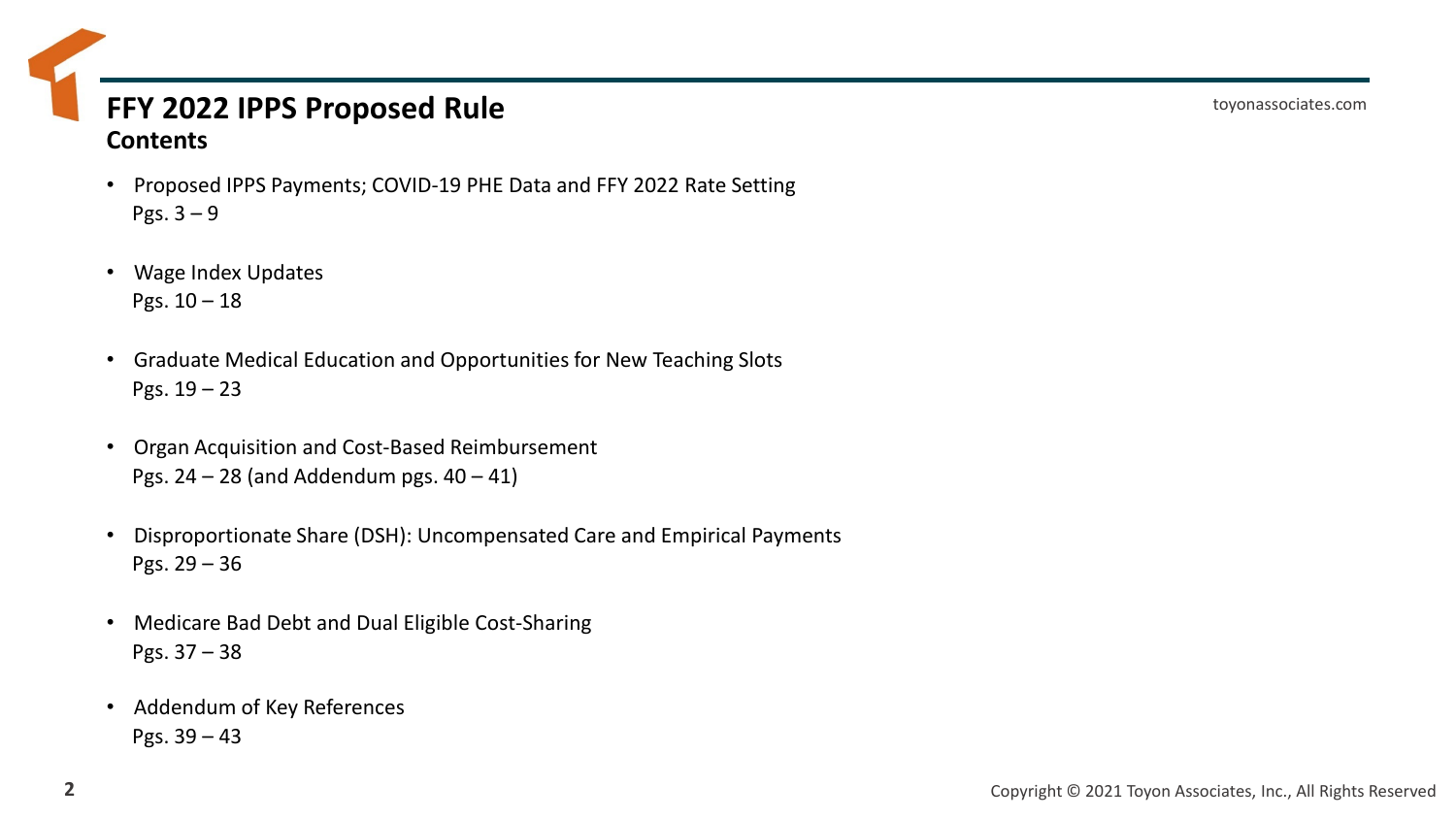toyonassociates.com

## **Proposed IPPS Payments**



### **COVID-19 PHE Data and FFY 2022 Rate Setting**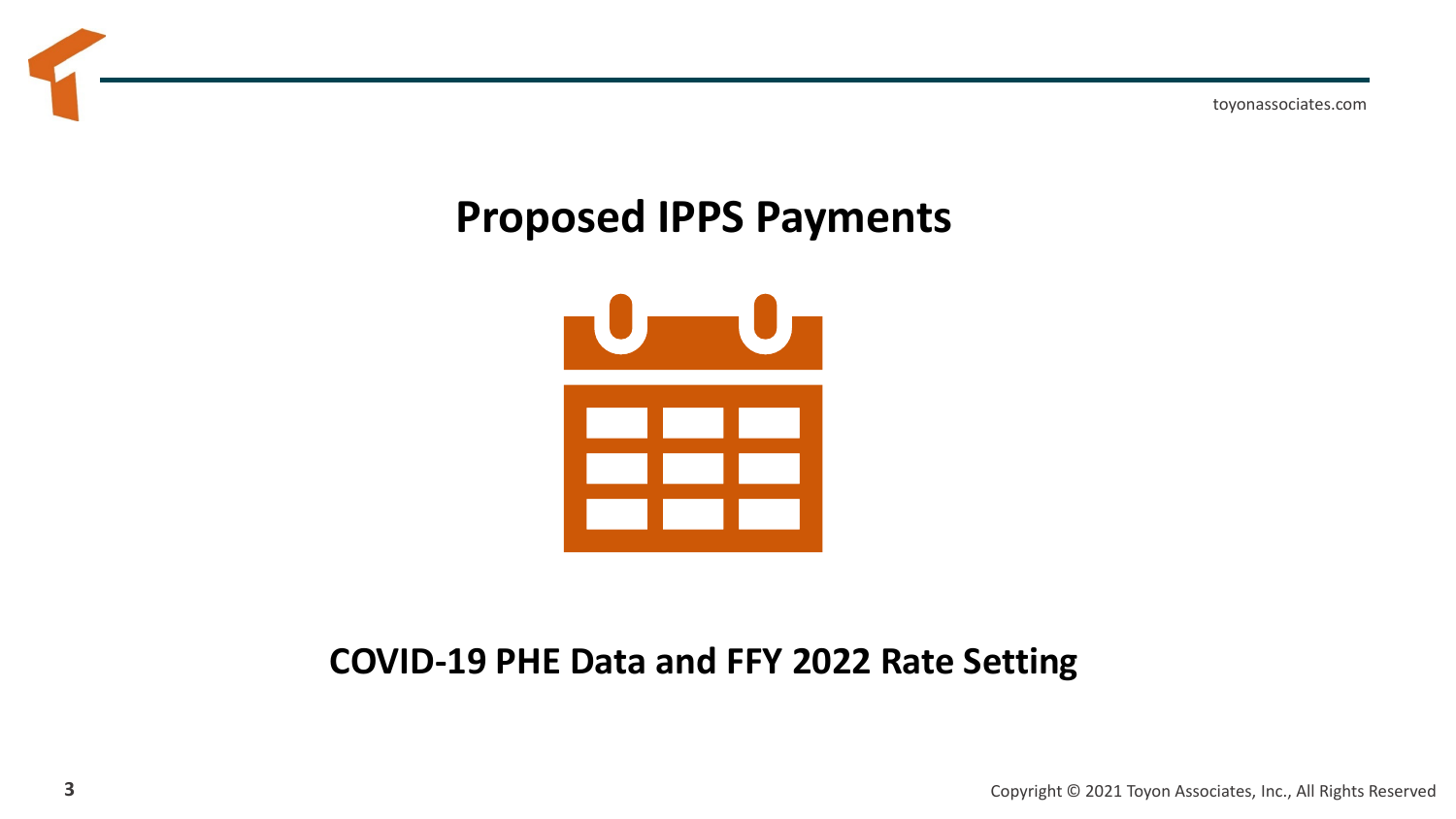#### toyonassociates.com

#### **Base Rates**

#### **Update Factor Components (Operating)** FFY2022 Proposed Labor-Related Rate FFY2022 Proposed NonLabor-Related Rate

Net Oper IPPS Base Rate Change

**Proposed Rule (5/10/2021)**

**Update Factor Components (Operating)** FFY2022 Final Labor-Related Rate FFY2022 Final NonLabor-Related Rate Net Oper IPPS Base Rate Change

| <b>Update Factor Components (Capital)</b>            | All      |
|------------------------------------------------------|----------|
| FFY2021 CN Final Capital Rate                        | 466.21   |
| FFY2022 Proposed Capital Rate                        | 471.89   |
| Net Cap IPPS Base Rate Change                        | 1.22%    |
| FY21 CN Final Fixed Loss Operating Outlier Threshold | \$29,064 |

|             |          | (For hospitals with WIF > 1.000) |                |         |
|-------------|----------|----------------------------------|----------------|---------|
| <u>Full</u> | IQR Only | <b>EHR Only</b>                  | <b>Neither</b> | Labor % |
| 4,150.84    | 4,074.76 | 4,125.48                         | 4,049.40       | 67.6%   |
| 1,989.46    | 1,952.99 | 1,977.30                         | 1,940.83       | 32.4%   |
| 3.0%        |          |                                  |                |         |

#### *(For hospitals with WIF <= 1.000)*

| <u>Full</u> | IQR Only | <b>EHR Only</b> | <b>Neither</b> | Labor % |
|-------------|----------|-----------------|----------------|---------|
| 3,806.98    | 3.737.21 | 3.783.72        | 3.713.94       | 62.0%   |
| 2,333.31    | 2.290.54 | 2,319.06        | 2,276.29       | 38.0%   |
| 3.0%        |          |                 |                |         |

| <b>Update Factor Components (Capital)</b>            | All      |
|------------------------------------------------------|----------|
| FFY2021 CN Final Capital Rate                        | 466.21   |
| FFY2022 Proposed Capital Rate                        | 471.89   |
| Net Cap IPPS Base Rate Change                        | 1.22%    |
| FY21 CN Final Fixed Loss Operating Outlier Threshold | \$29,064 |
| <b>FY22 Fixed Loss Operating Outlier Threshold</b>   | \$32,680 |

- market basket +2.5%
- productivity adjustment -0.2%
- reversal of the MACRA coding adjustment of +0.5%
- Labor and Non-Labor percentages proposed at 67.6% and 32.4% respectively (in FFY 2021 the Labor was 68.3% and Non-Labor was 31.7%)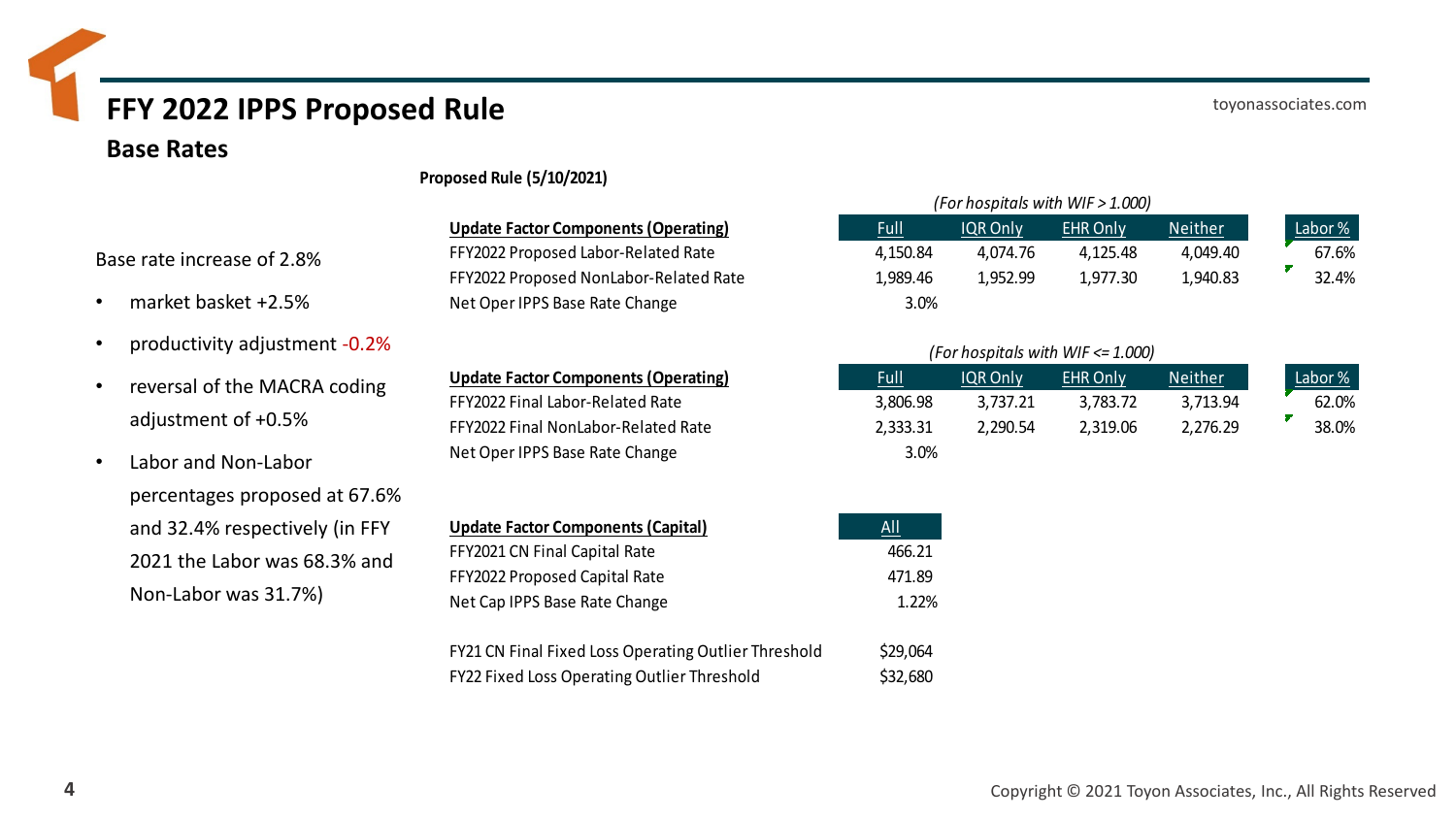**Projected Medicare FFS Payments** 

- **CMS proposes to use data before the PHE - FFY 2018 HCRIS and FFY 2019 MedPAR - for rate setting and projecting FFY 2022 Medicare IPPS payments**
- CMS notes the effects of COVID-19 are not expected to continue into FFY 2022 (per a CDC study on vaccinations)
- CMS provides alternative data with FFY 2019 and FFY 2020 MedPAR to assess data pre and post COVID-19

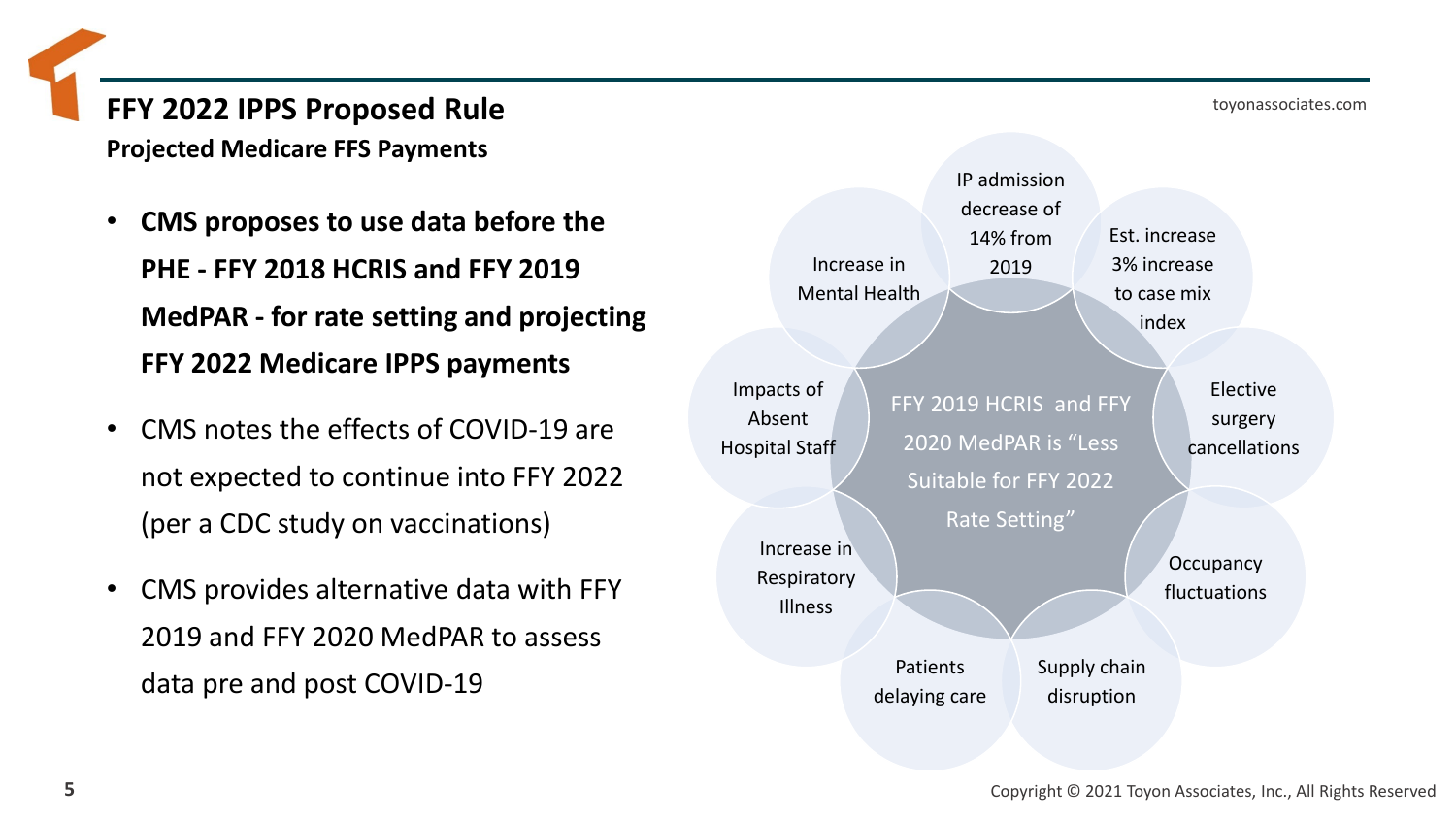**All Acute Care Hospitals**

| <b>Description   Source</b>            | <b>Est. Medicare</b><br><b>FFS IPPS</b><br><b>Payments</b> | <b>Discharges</b> | <b>Case-Mix</b><br><b>Index</b> | Readmission*       | $VBP*$            | HAC*             |
|----------------------------------------|------------------------------------------------------------|-------------------|---------------------------------|--------------------|-------------------|------------------|
| FFY 2022 IPPS Proposed Rule            | \$130bn                                                    | 8.9m              | 1.6458                          | ( \$593m)          | (52.5m)           | ( \$369m)        |
| FFY 2022 IPPS Proposed Rule ALT Data   | \$117bn                                                    | 7.7 <sub>m</sub>  | 1.7095                          | (5529m)            | (54.7m)           | (5329m)          |
| FFY 2021 IPPS Final Rule (CN Update)   | \$132bn                                                    | 8.9m              | 1.6454                          | (5588m)            | (51.8m)           | ( \$360m)        |
| <b>Variances:</b>                      |                                                            |                   |                                 |                    |                   |                  |
| FFY 2022 IPPS PR vs. FFY 2022 ALT DATA | \$13bn, 10%                                                | 1.2m, 16%         | (0.0637)                        | $(563m)$ , $(12%)$ | \$2.2m, 48%       | (\$40m), (12%)   |
| FFY 2022 IPPS PR vs. FFY 2021 FR (CN)  | $(52bn)$ , $(1.5%)$                                        | 0,0%              | 0.0004                          | $(55m)$ , $(1%)$   | $(5652K), (36\%)$ | $(59m)$ , $(3%)$ |

*FFY 2022 PR DATA:* MARCH 2020 UPDATE OF FY 2019 MEDPAR, MARCH 2020 UPDATES OF PROVIDER SPECIFIC FILE (PSF) UNLESS INDICATED OTHERWISE, FY2017/FY2018 COST REPORT DATA

*FFY 2022 ALT PR DATA:* DECEMBER 2020 UPDATE OF FY 2020 MEDPAR, DECEMBER 2020 UPDATES OF PROVIDER SPECIFIC FILE, FY2017/FY2018 COST REPORT DATA

\*PROXY DATA FROM THE FFY 2022 IPPS PROPOSED RULE (USES PRIOR FISCAL YEAR DATA, FFY 2021)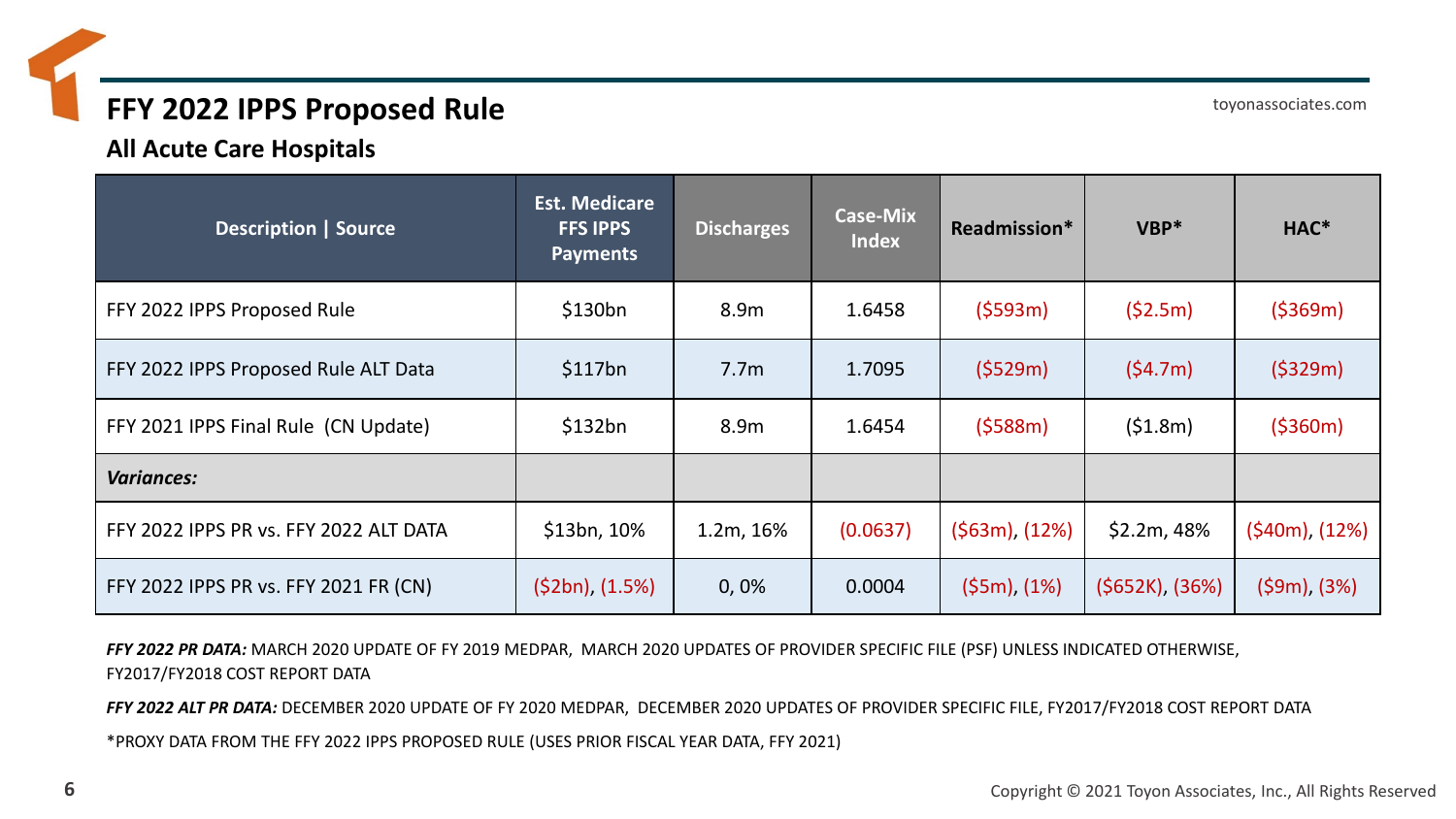**Quality-Based Reporting Programs and COVID-19**



toyonassociates.com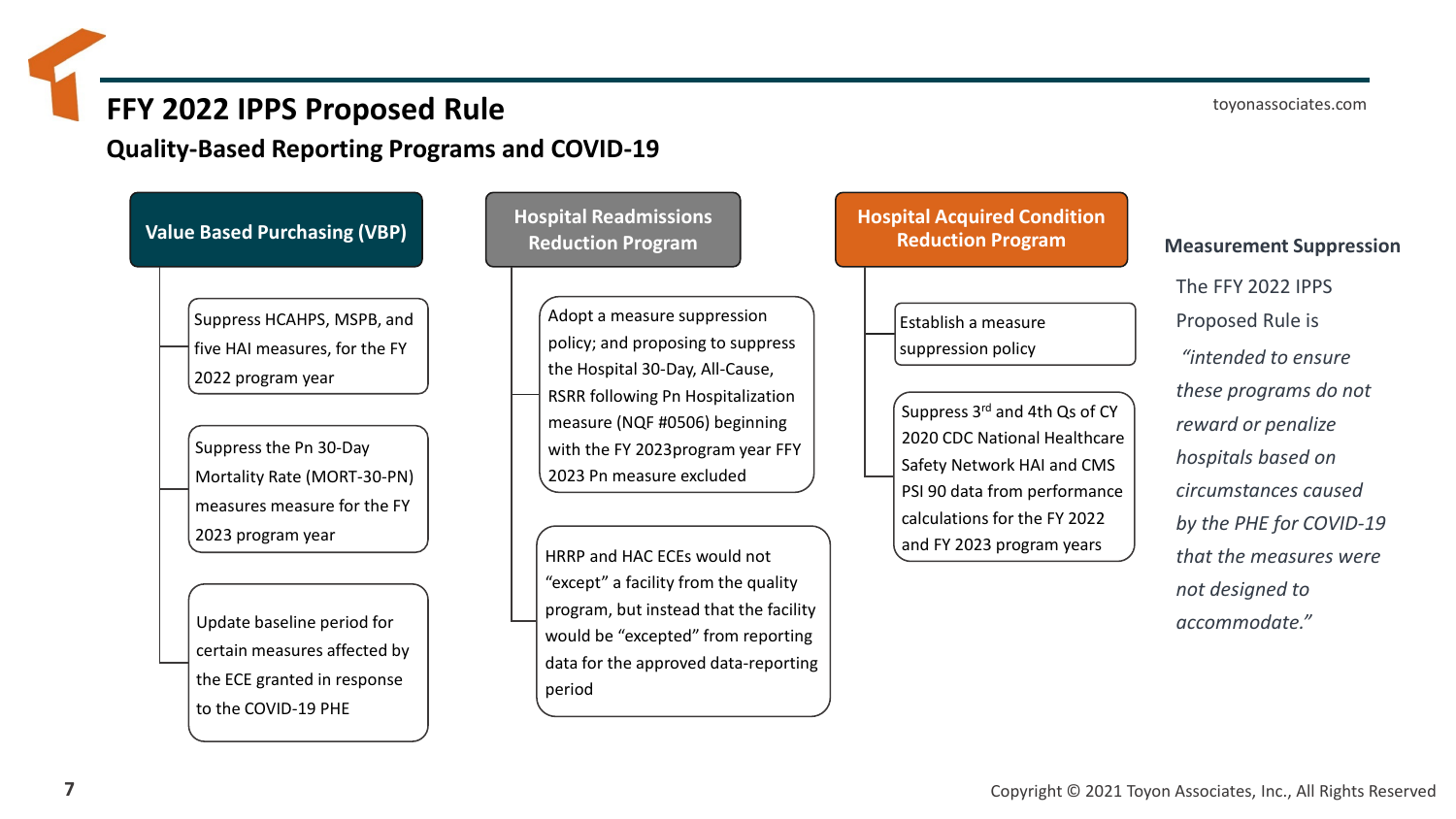toyonassociates.com

### **FFY 2022 IPPS Proposed Rule**

**Repeal of Market-Based Data Collection**

### WORKSHEETS-R

### **Median Payer-Negotiated IP Charges for Medicare Advantage Organizations**

- Hospitals **do not have to report this information**  (initially proposed for reporting periods ending on/after January 1, 2021)
- CMS's proposed Medicare cost report Worksheet S-12 is likely scrapped; however, hospitals still must follow price transparency regulations (https://www.cms.gov/hospital-pricetransparency)

### **Market-Based MS-DRG Relative Weight**

### **Methodology**

- Data would have set Medicare payment rates for hospitals for FFY 2024 and forward.
- CMS proposed to continue using existing ratesetting methodology for FYF 2024 and subsequent years.
- CMS is soliciting comment on alternative approaches or data sources that could be used in Medicare fee-for-service (FFS) rate setting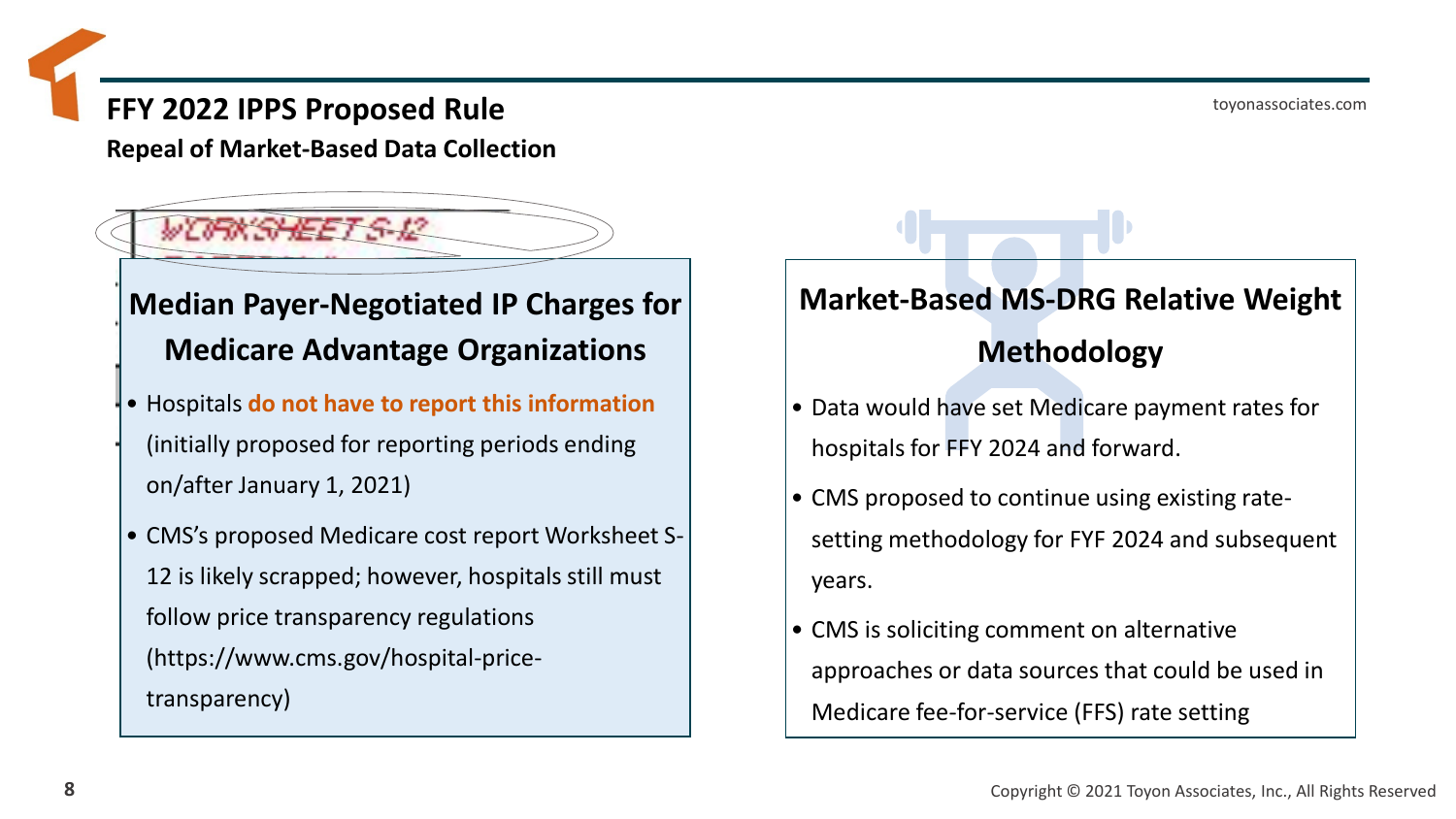**Changes to the New COVID-19 Treatments Add-on Payment (NCTAP)**

The NCTAP for certain technologies, is proposed by CMS to be extended through the end of the fiscal year in which the PHE ends (suggested date is September 30, 2022).\*

CMS is also proposing to discontinue the NCTAP for discharges on or after October 1, 2021 for products approved for new technology add-on payments beginning FY 2022.

\*NCTAP, began in November 2020 as CMS solution to lessen potential disincentives in providing new COVID-19 treatments throughout the pandemic

\*NCTAP was established to pay hospitals the lesser of: (1) 65 percent of the operating outlier threshold for the claim; or (2) 65 percent of the amount by which the costs of the case exceed the standard DRG payment, including the adjustment to the relative weight under section 3710 of the Coronavirus Aid, Relief, and Economic Security (CARES) Act

*\*https://www.cms.gov/medicare/covid-19/ new-covid-19-treatments-add-payment-nctap*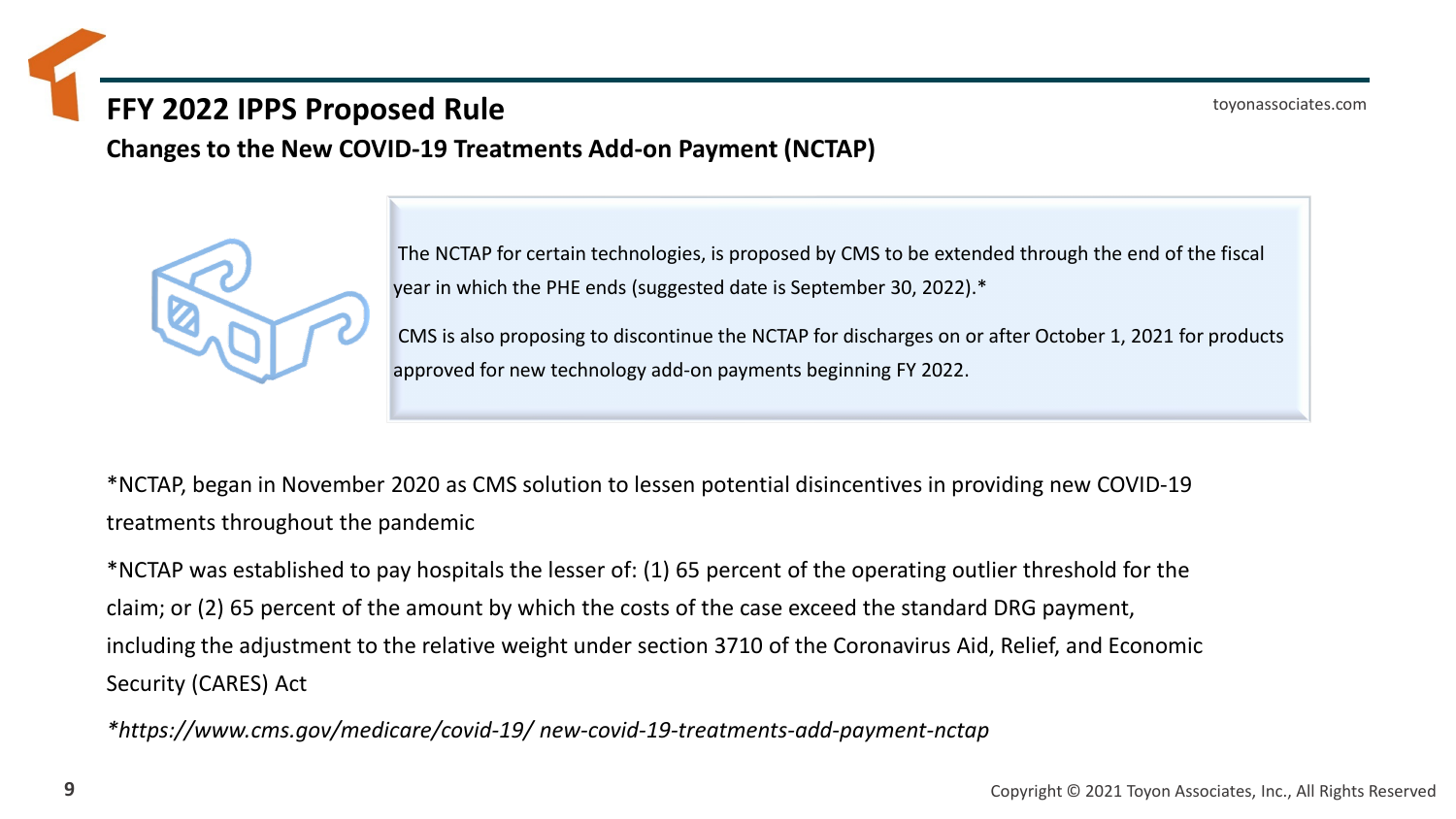toyonassociates.com

## **Wage Index**



## **Proposed Updates**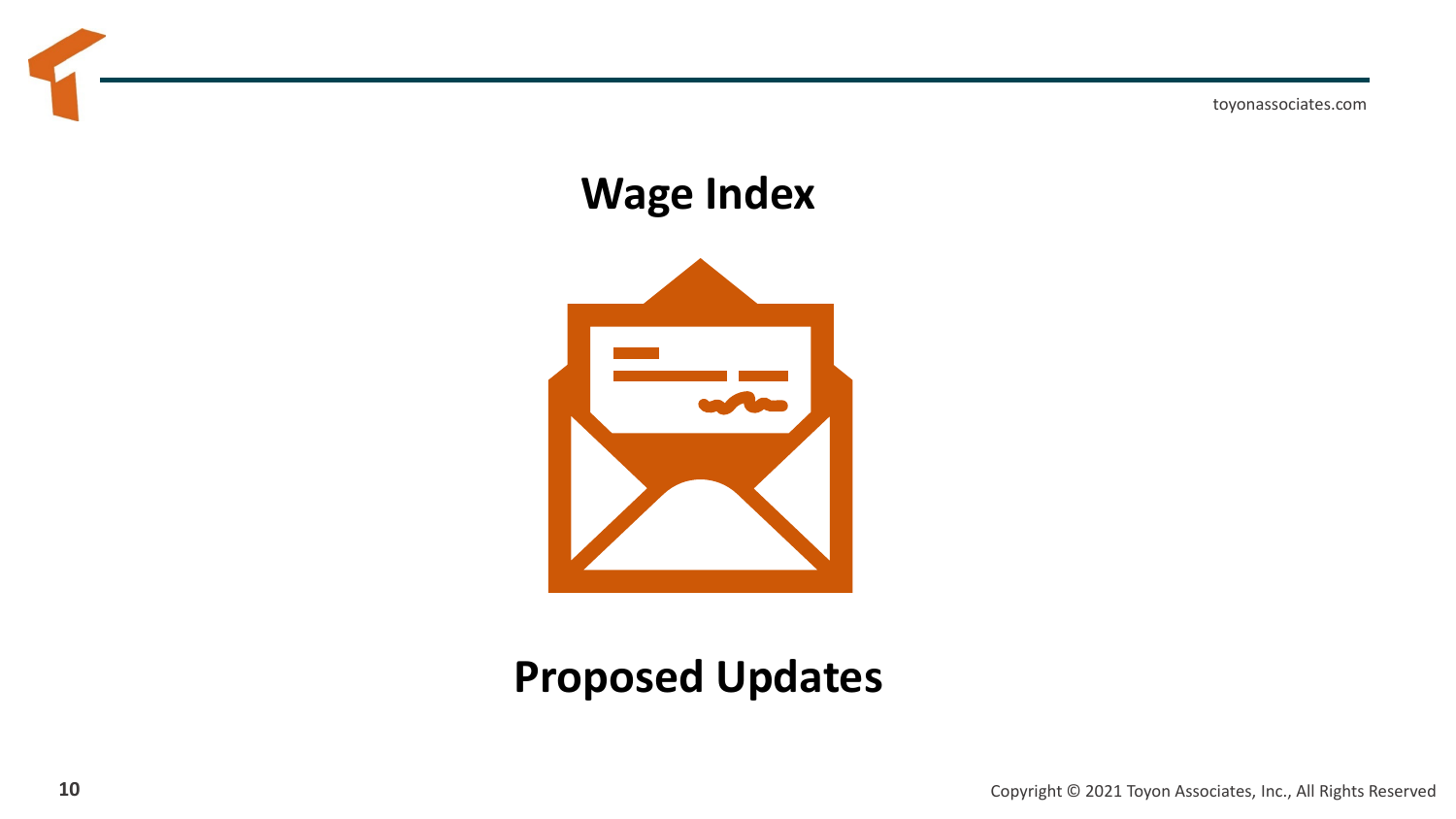#### **Wage Index Changes – Prior Year Policy Changes Refresher**

#### **Continuation of Prior Year Wage Index Policies**

- Bottom Quartile Wage Index Increase From FFY 2020
	- o Continuation of increase to bottom quartile wage indexes (less than 0.8418 as proposed) through budget neutrality adjustment of 0.998108
- Statewide Rural Floor Calculation From FFY 2020
	- o Statewide rural floor wage indexes are calculated without the inclusion of "Section 401" hospitals, i.e., urban hospitals that are redesignated in the rural area for wage index purposes
- Changes to CBSA Designations per OMB Update From FFY 2021
	- o OMB Bulletin 18-04 revised certain CBSA designation Urban counties became rural counties, rural counties became urban counties, and existing CBSAs split into new CBSAs
	- o Notably impacting hospitals in Central New Jersey
- Transition Policy From FFYs 2020 and 2021
	- o In both years, CMS applied a "transition" policy which limited wage index decreases to no more than 5% from the prior year
		- Applied budget neutral to the standardized rates 0.998851
	- o Transition policy NOT applied in FFY 2022 but mentioned by CMS for public comment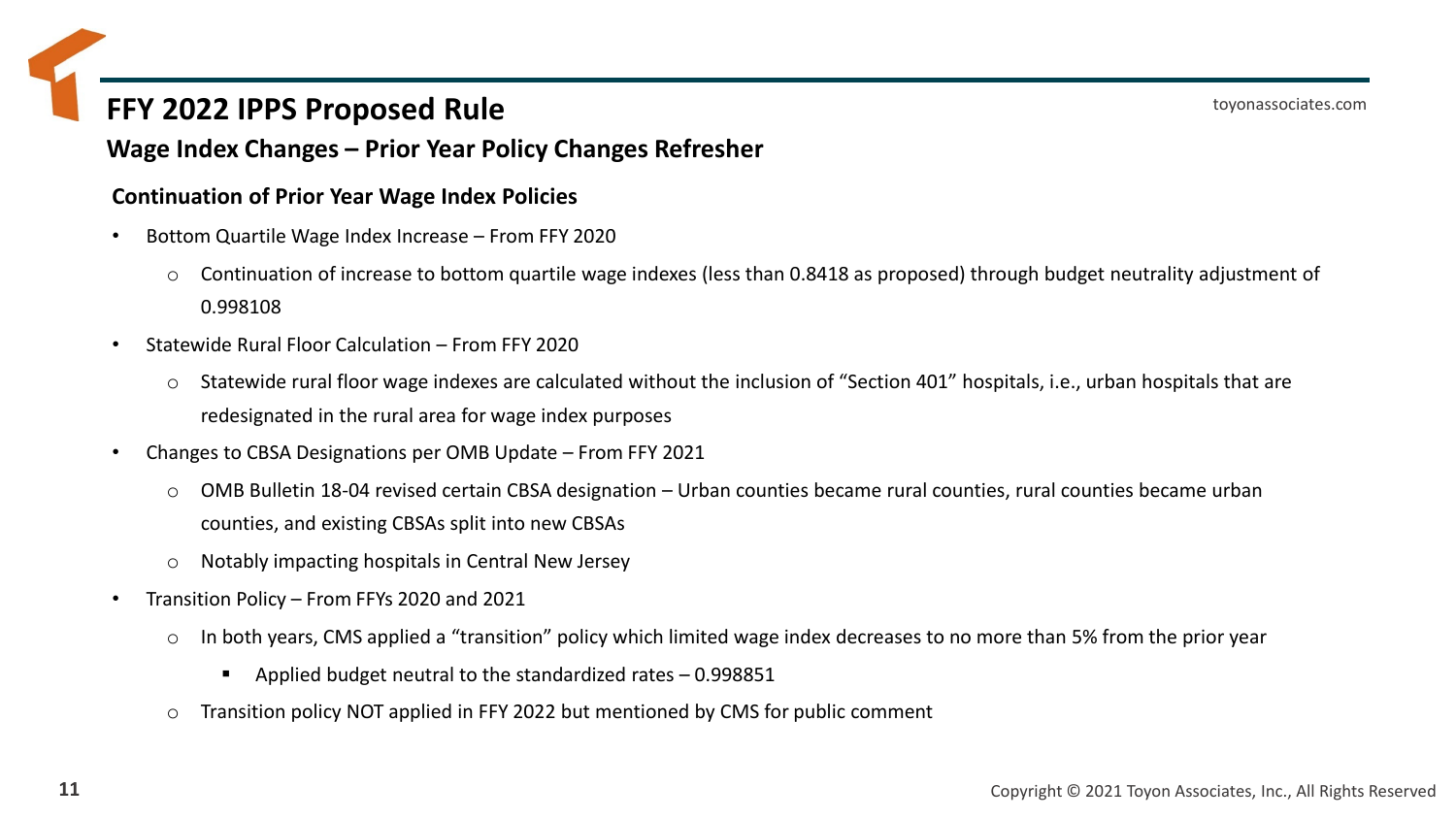#### **Wage Index Changes – Rural Redesignations**

#### **Reincarnation of Imputed Floor in "All-Urban" States**

- Permanent reinstatement of the imputed rural floor in "All-Urban" States required by Section 9831 of the American Rescue Plan of 2021
	- o Methodology consistent with last iteration of the imputed rural floor in FFY 2018 with exception of budget neutrality Not applied budget neutral
	- o "All-Urban" States include New Jersey, Delaware, Rhode Island, Washington D.C. and Connecticut

| FFY 2022 Proposed Rule Imputed Floors |                      |                                 |  |  |
|---------------------------------------|----------------------|---------------------------------|--|--|
| <b>CBSA#</b>                          | <b>State</b>         | <b>Imputed Wage Index Floor</b> |  |  |
| 07                                    | Connecticut          | 1.1606                          |  |  |
| 08                                    | Delaware             | 0.9998                          |  |  |
| 09                                    | <b>Washington DC</b> | 1.1108                          |  |  |
| 31                                    | New Jersey           | 1.1625                          |  |  |
| 40                                    | Puerto Rico          | 0.3497                          |  |  |
| 41                                    | Rhode Island         | 1.1313                          |  |  |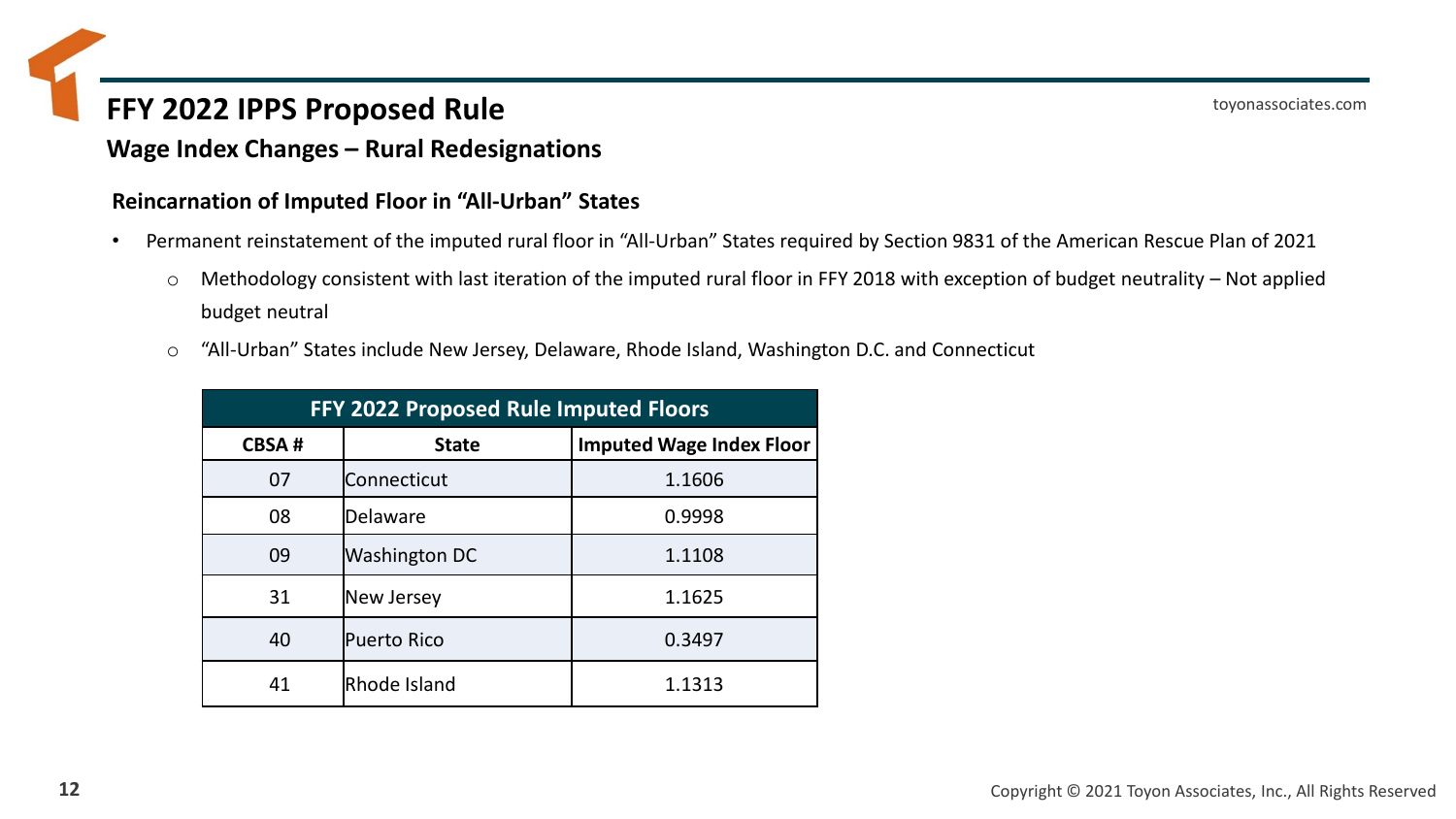**Wage Index Changes – Rural Redesignations**

#### **Cancellation of Rural Status**

- CMS proposing a change to the timing of a hospital's request to cancel a previously granted reclassification from urban to rural under 42 CFR  $\S$ 412.103
	- o First, CMS proposes that requests to cancel rural reclassification be submitted to the CMS Regional Office *no earlier than one calendar day after the date when the reclassification became effective* – This is a new requirement
	- o Second, CMS proposes to replace an existing rule, which requires cancellations no later than 120 days prior to the end of the Federal Year (September 30<sup>th</sup>) to be effective at the beginning of the next Federal Year (October 1<sup>st</sup>), with a requirement that cancellation requests become effective in the Federal Year that begins in the Calendar Year after the Calendar Year when the request was submitted

#### **Case Study:**

- FYE December 31<sup>st</sup> Hospital A became a rural hospital on September 1, 2020 and wants to cancel its rural status as soon as possible
- Under the current rule, hospital would request cancellation no later than June 1, 2021 to be effective October 1, 2021
- Under the proposed rule, the hospital's request to cancel rural status on June 1, 2021 would not be effective until October 1, 2022, thus resulting in the hospital maintaining rural status for an additional 12 months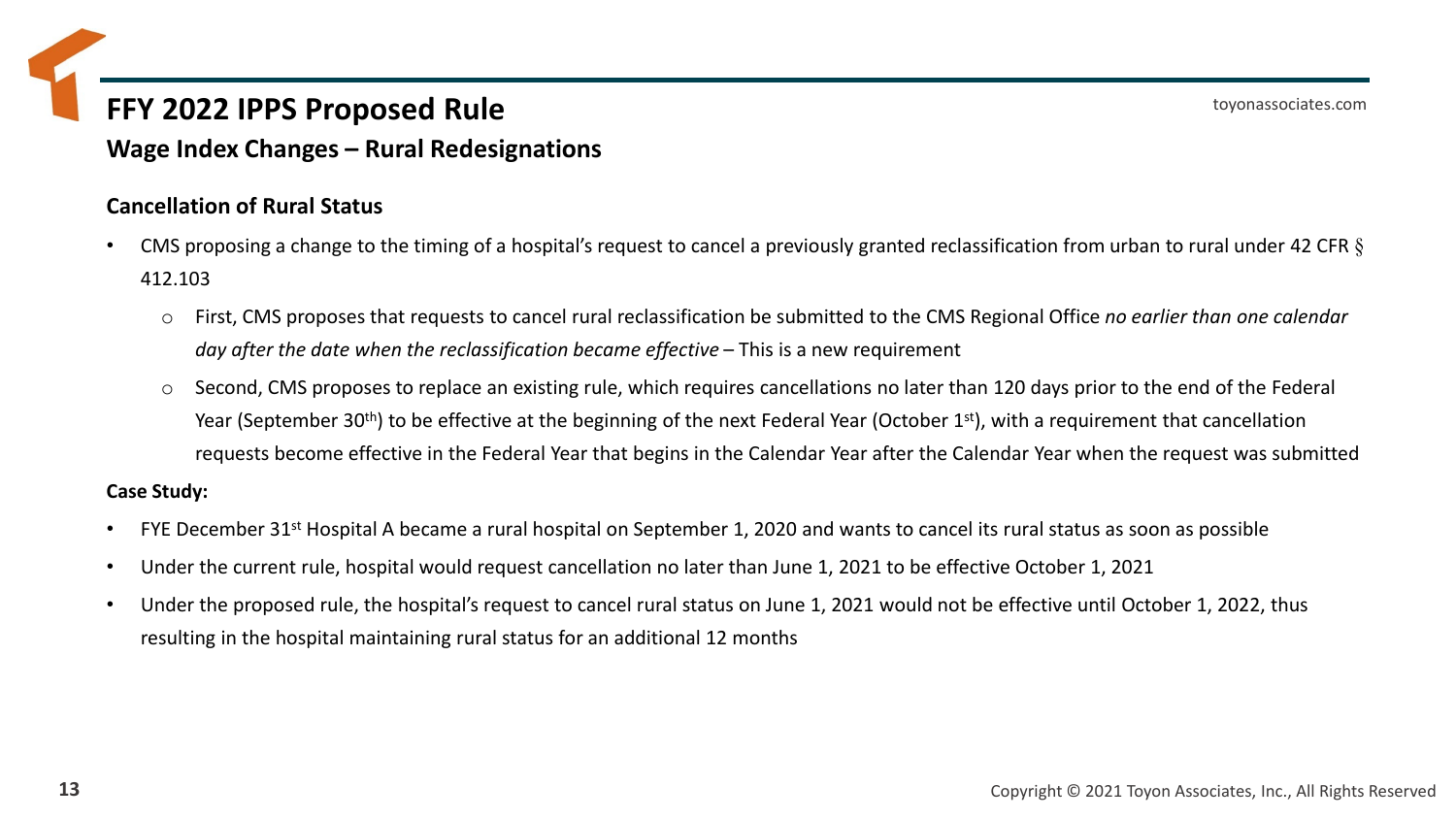**Wage Index Changes – Rural Redesignations**

#### **Rural Hospitals treated as Rural for MGCRB Reclassifications**

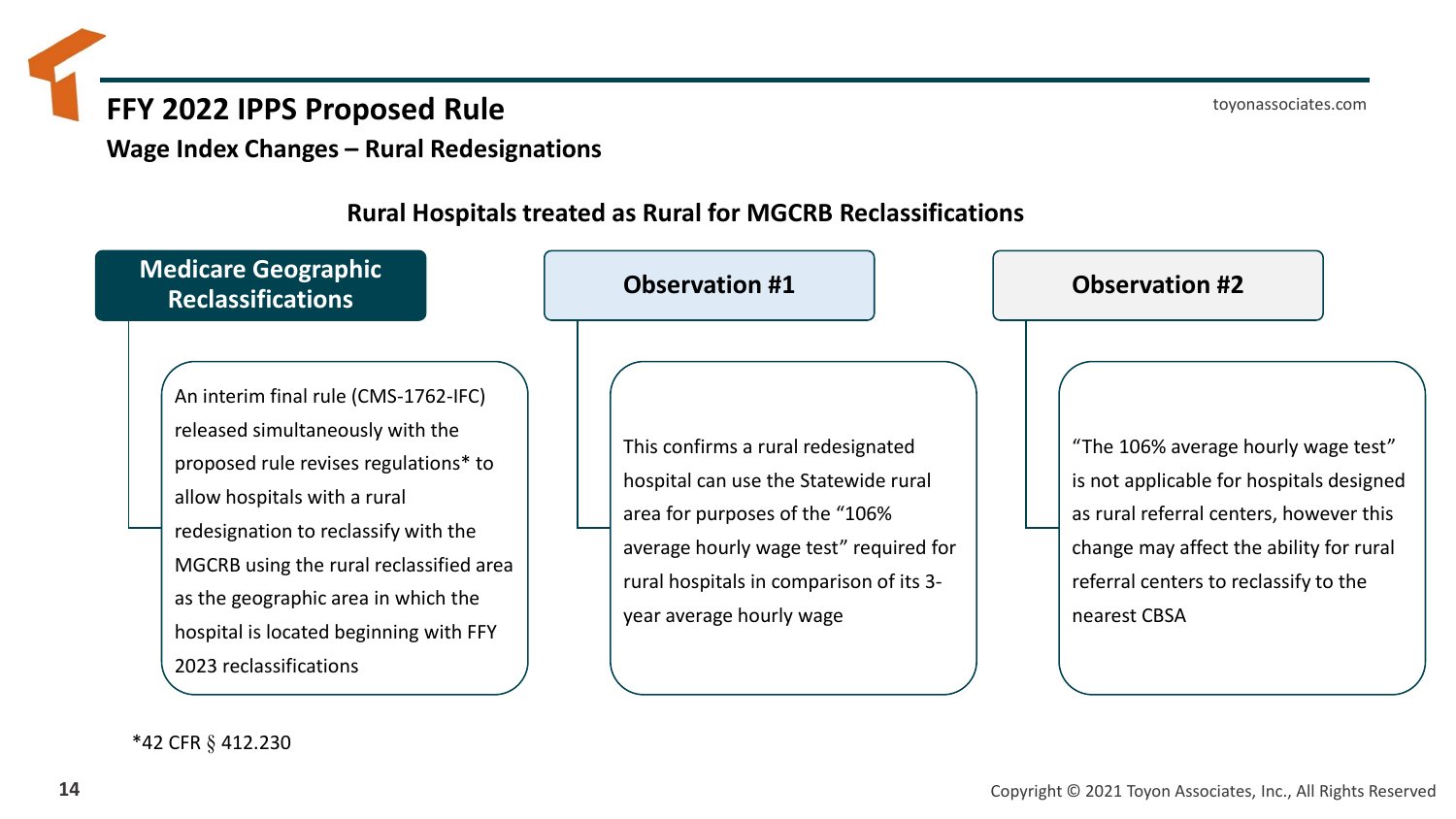toyonassociates.com

#### **Wage Index Changes – Proposed WIF Variations**

#### **Top 10 Increases in Wage Index Factor by CBSA**

| Rank#          | <b>CBSA Name</b>         | FFY 2022 WIF per<br><b>Proposed Rule*</b> | <b>Change from FFY</b><br><b>2021 WIF</b> | <b>Observation</b>                               |
|----------------|--------------------------|-------------------------------------------|-------------------------------------------|--------------------------------------------------|
| $\mathbf{1}$   | Ithaca, NY               | 1.0714                                    | 0.1318                                    | 1 hospital controls CBSA                         |
| $\overline{2}$ | Bloomsburg-Berwick, PA   | 0.9664                                    | 0.1124                                    | CBSA wages driven primarily by 1 hospital        |
| 3              | Panama City, FL          | 0.8883                                    | 0.0697                                    | Only 2 hospitals in CBSA                         |
| 4              | Lewiston, ID-WA          | 0.8491                                    | 0.0652                                    | Only 1 hospital in CBSA                          |
| 5              | Elmira, NY               | 0.9471                                    | 0.0725                                    | Only 1 hospital in CBSA                          |
| 6              | Rural Pennsylvania       | 0.8592                                    | 0.0643                                    | Rural redesignations – Not impacting rural floor |
| $\overline{7}$ | Eau Claire, WI           | 1.0212                                    | 0.0737                                    | CBSA wages driven primarily by 2 hospitals       |
| 8              | Athens-Clarke County, GA | 0.9252                                    | 0.0660                                    | Only 2 hospitals in CBSA                         |
| 9              | Fayetteville, NC         | 0.8609                                    | 0.0597                                    | CBSA wages driven primarily by 1 hospital        |
| 10             | Mansfield, OH            | 0.8853                                    | 0.0564                                    | Only 2 hospitals in CBSA                         |

\*Toyon can provide an evaluation of data per the April 2021 Public Use File (released after the FFY 2022 Proposed Rule) for your hospital(s).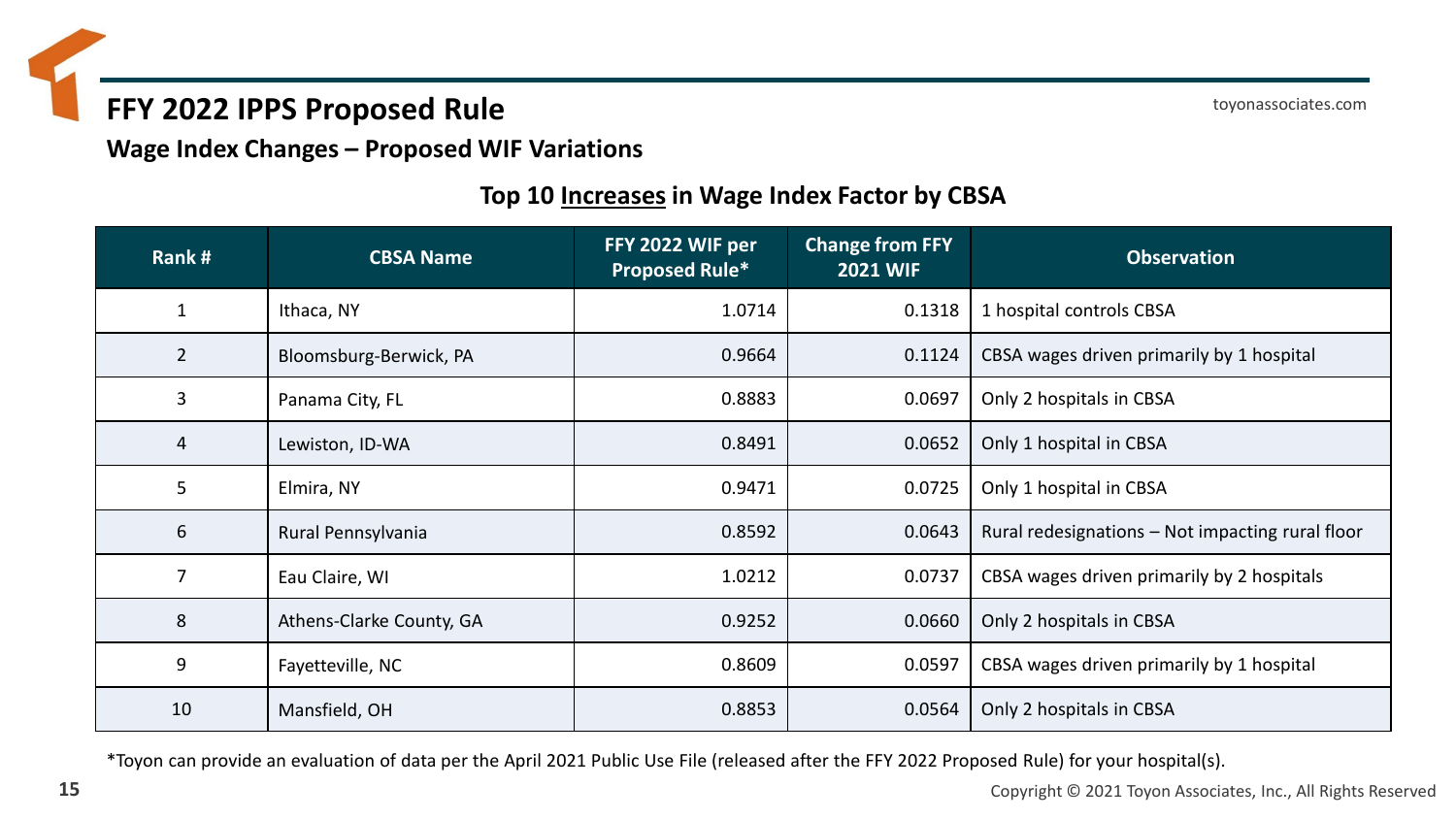toyonassociates.com

**Wage Index Changes – Proposed WIF Variations**

#### **Top 10 Decreases in Wage Index Factor by CBSA**

| Rank#          | <b>CBSA Name</b>                    | FFY 2022 WIF per<br><b>Proposed Rule*</b> | <b>Change from FFY</b><br><b>2021 WIF</b> | <b>Observation</b>                  |
|----------------|-------------------------------------|-------------------------------------------|-------------------------------------------|-------------------------------------|
| $\mathbf{1}$   | <b>Rural Connecticut</b>            | 0.9921                                    | (0.2410)                                  | Impact mitigated by IRF             |
| $\overline{2}$ | Rural Idaho                         | 0.8218                                    | (0.1187)                                  | Only 1 hospital in Rural ID         |
| 3              | Bangor, ME                          | 0.9183                                    | (0.1096)                                  | Only 2 hospitals in CBSA            |
| 4              | Monroe, MI                          | 0.8546                                    | (0.0897)                                  | Only 1 hospital in CBSA             |
| 5              | Stockton, CA                        | 1.3532                                    | (0.1261)                                  | Primarily due to hospital exclusion |
| 6              | Columbus, IN                        | 1.0392                                    | (0.0928)                                  | Reclassification issue              |
| 7              | Atlantic City-Hammonton, NJ         | 1.0570                                    | (0.0931)                                  | Only 2 hospitals in CBSA            |
| 8              | Nassau County-Suffolk County, NY-CT | 1.2483                                    | (0.1058)                                  | NYC hospitals not reclassified      |
| 9              | Weirton-Steubenville, WV-OH         | 0.7329                                    | (0.0605)                                  | Only 2 hospitals in CBSA            |
| 10             | <b>Rural Utah</b>                   | 0.9552                                    | (0.0734)                                  | Rural redesignation reversal        |

\*Toyon can provide an evaluation of data per the April 2021 Public Use File (released after the FFY 2022 Proposed Rule) for your hospital(s).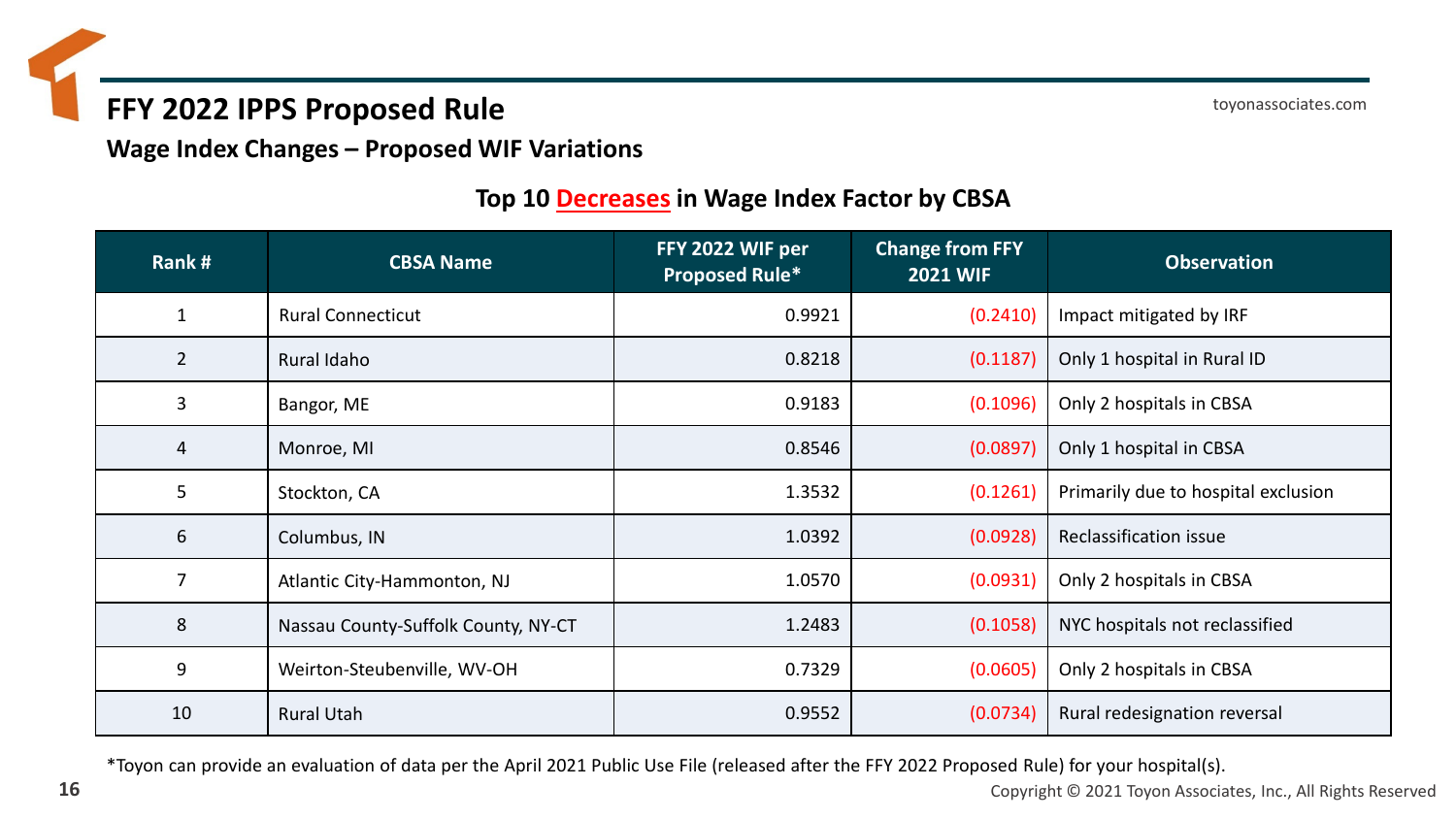toyonassociates.com

**Wage Index Changes – CY 2019 Occupational Mix Survey Application**

| Rank#          | <b>CBSA</b>                 | FFY 2022 MOMA per<br><b>Proposed Rule*</b> | <b>Change from FFY 2021</b><br>MOMA (CY 2016 Survey) | <b>Observation</b>                          |
|----------------|-----------------------------|--------------------------------------------|------------------------------------------------------|---------------------------------------------|
| $\mathbf{1}$   | St. Joseph, MO-KS           | \$2.48                                     | \$0.62                                               | CBSA comprised of 1 hospital                |
| $\overline{2}$ | St. Cloud, MN               | \$2.07                                     | (50.11)                                              | CBSA comprised of 1 hospital (SCH)          |
| 3              | Muncie, IN                  | \$2.00                                     | \$0.47                                               | CBSA comprised of 1 hospital                |
| 4              | Portland-South Portland, ME | \$1.97                                     | \$0.98                                               | MOMA impact driven primarily by 2 hospitals |
| 5              | Tuscaloosa, AL              | \$1.88                                     | \$0.22                                               | CBSA wages driven primarily by 1 hospital   |
| 6              | Longview, WA                | \$1.79                                     | (50.89)                                              | CBSA comprised of 1 hospital                |
| $\overline{7}$ | Twin Falls, ID              | \$1.61                                     | (50.86)                                              | CBSA comprised of 1 hospital                |
| 8              | <b>MAINE</b>                | \$1.60                                     | \$0.59                                               | Only 1 rural hospital with negative MOMA    |
| 9              | Goldsboro, NC               | \$1.57                                     | \$1.26                                               | CBSA comprised of 1 hospital                |
| 10             | East Stroudsburg, PA        | \$1.55                                     | (50.09)                                              | MOMA impact driven primarily by 2 hospitals |

#### **Top 10 Positive MOMA Impacts**

\*Toyon can provide an evaluation of data per the April 2021 Public Use File (released after the FFY 2022 Proposed Rule) for your hospital(s).

**17** Copyright © 2021 Toyon Associates, Inc., All Rights Reserved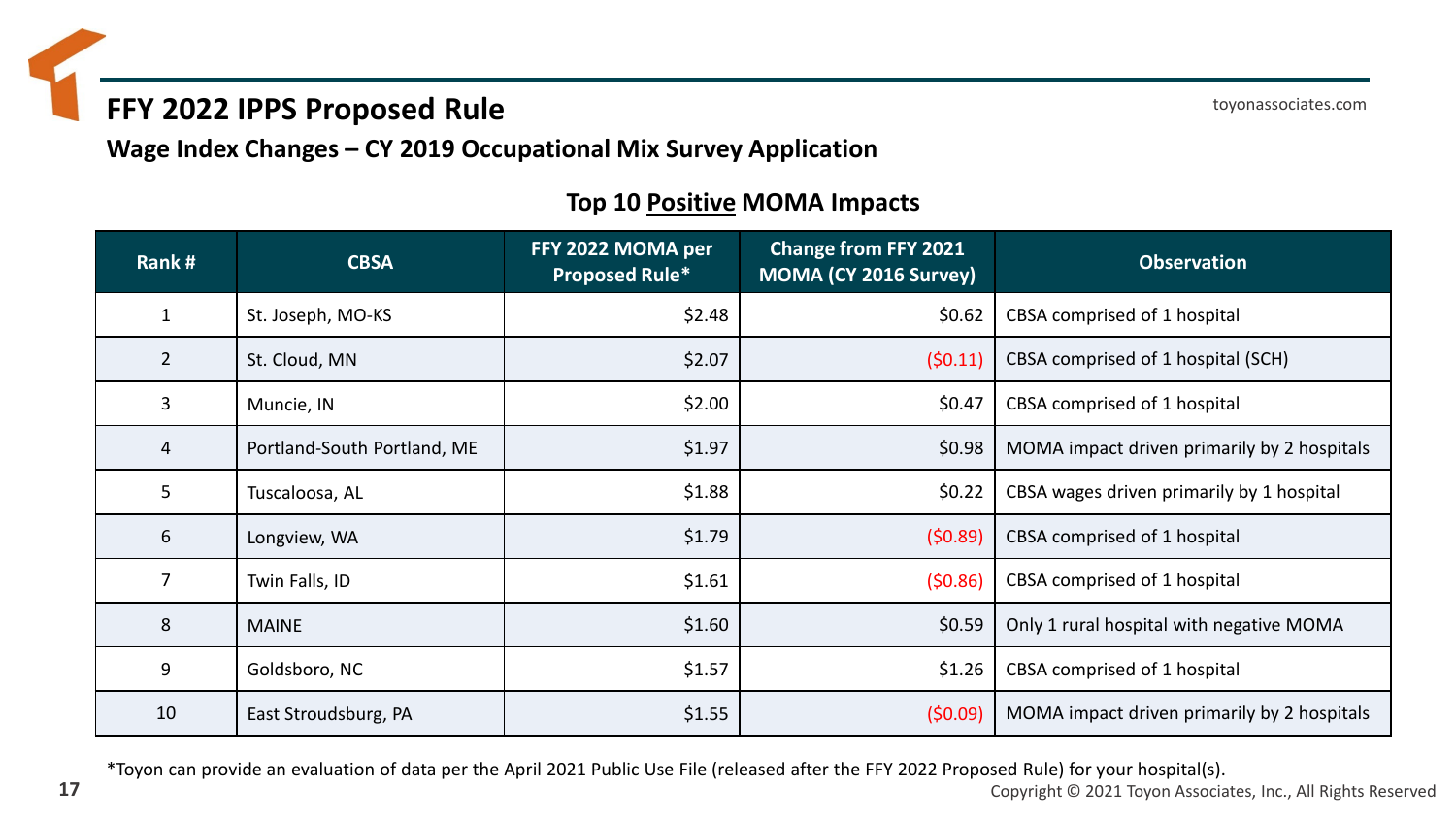toyonassociates.com

**Wage Index Changes – CY 2019 Occupational Mix Survey Application**

#### **Top 10 Negative MOMA Impacts**

| Rank#          | <b>CBSA</b>                              | FFY 2022 MOMA per<br><b>Proposed Rule*</b> | <b>Change from FFY 2021</b><br>MOMA (CY 2016 Survey) | <b>Observation</b>                      |
|----------------|------------------------------------------|--------------------------------------------|------------------------------------------------------|-----------------------------------------|
|                | Santa Cruz-Watsonville, CA               | (54.09)                                    | (51.02)                                              | Remains highest WIF in country          |
| $\overline{2}$ | San Luis Obispo-Paso Robles, CA          | (53.41)                                    | \$0.32                                               | 3 system hospitals comprise CBSA        |
| 3              | Sacramento-Roseville-Folsom, CA          | (52.74)                                    | (50.08)                                              | System hospitals comprise most of CBSA  |
| 4              | Santa Rosa-Petaluma, CA                  | (52.71)                                    | (50.18)                                              | Only 1 hospital with positive MOMA      |
| 5              | Oakland-Berkeley-Livermore, CA           | (52.51)                                    | (50.21)                                              | No hospitals with positive MOMA         |
| 6              | San Francisco-San Mateo-Redwood City, CA | (52.47)                                    | (51.08)                                              | Primary driver of WIF reduction in CBSA |
|                | Redding, CA                              | (52.37)                                    | (50.13)                                              | Wages driven primarily by 1 hospital    |
| 8              | Modesto, CA                              | (52.36)                                    | (50.50)                                              | Wages driven primarily by 2 hospitals   |
| 9              | San Jose-Sunnyvale-Santa Clara, CA       | (52.19)                                    | \$0.36                                               | Improvement from CY 2016 Survey         |
| 10             | Stockton, CA                             | (52.02)                                    | (50.05)                                              | Does not account for excluded hospital  |

\*Toyon can provide an evaluation of data per the April 2021 Public Use File (released after the FFY 2022 Proposed Rule) for your hospital(s).

**18** Copyright © 2021 Toyon Associates, Inc., All Rights Reserved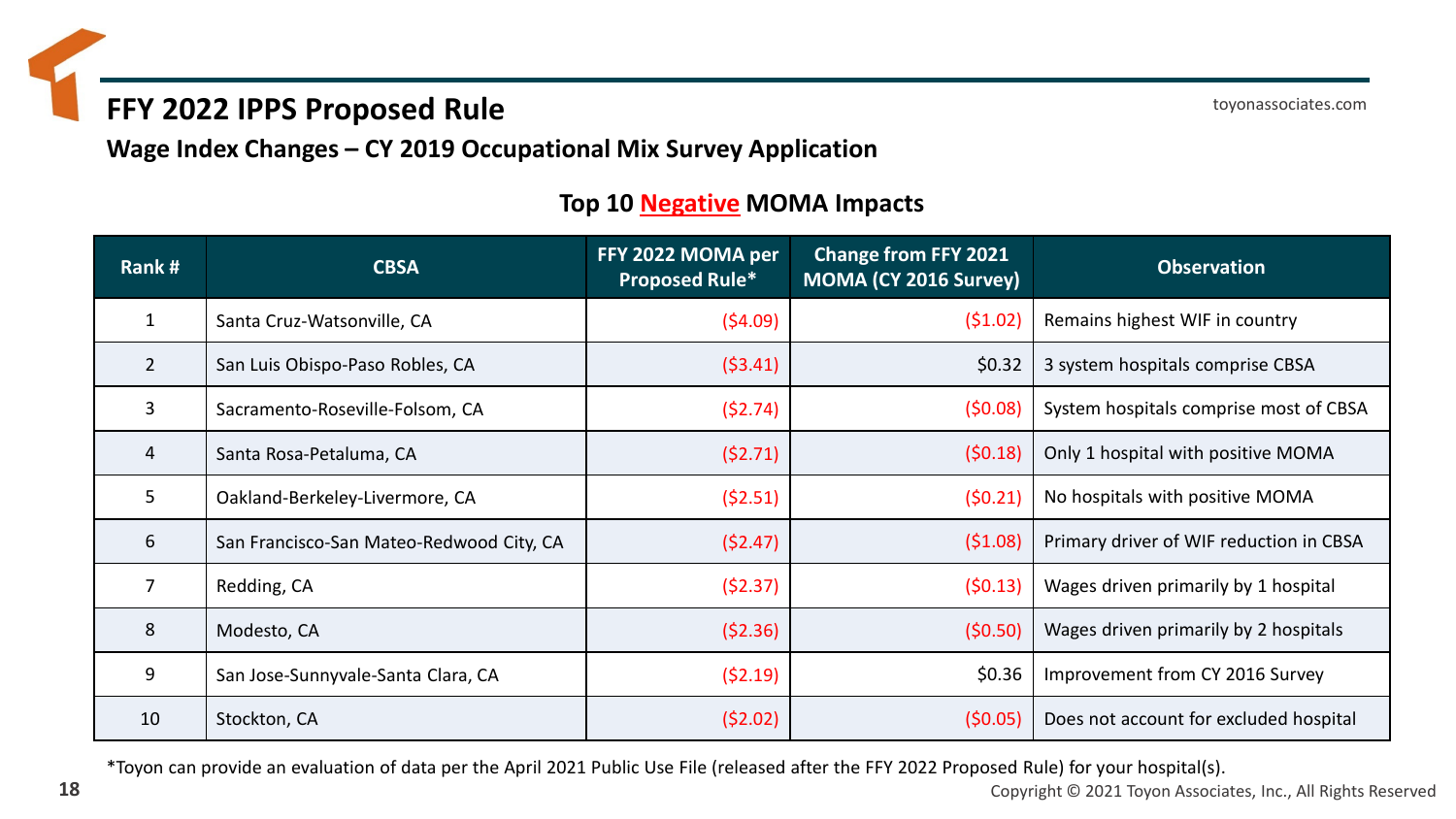toyonassociates.com

## **Graduate Medical Education**



### **Opportunities for New Teaching Slots**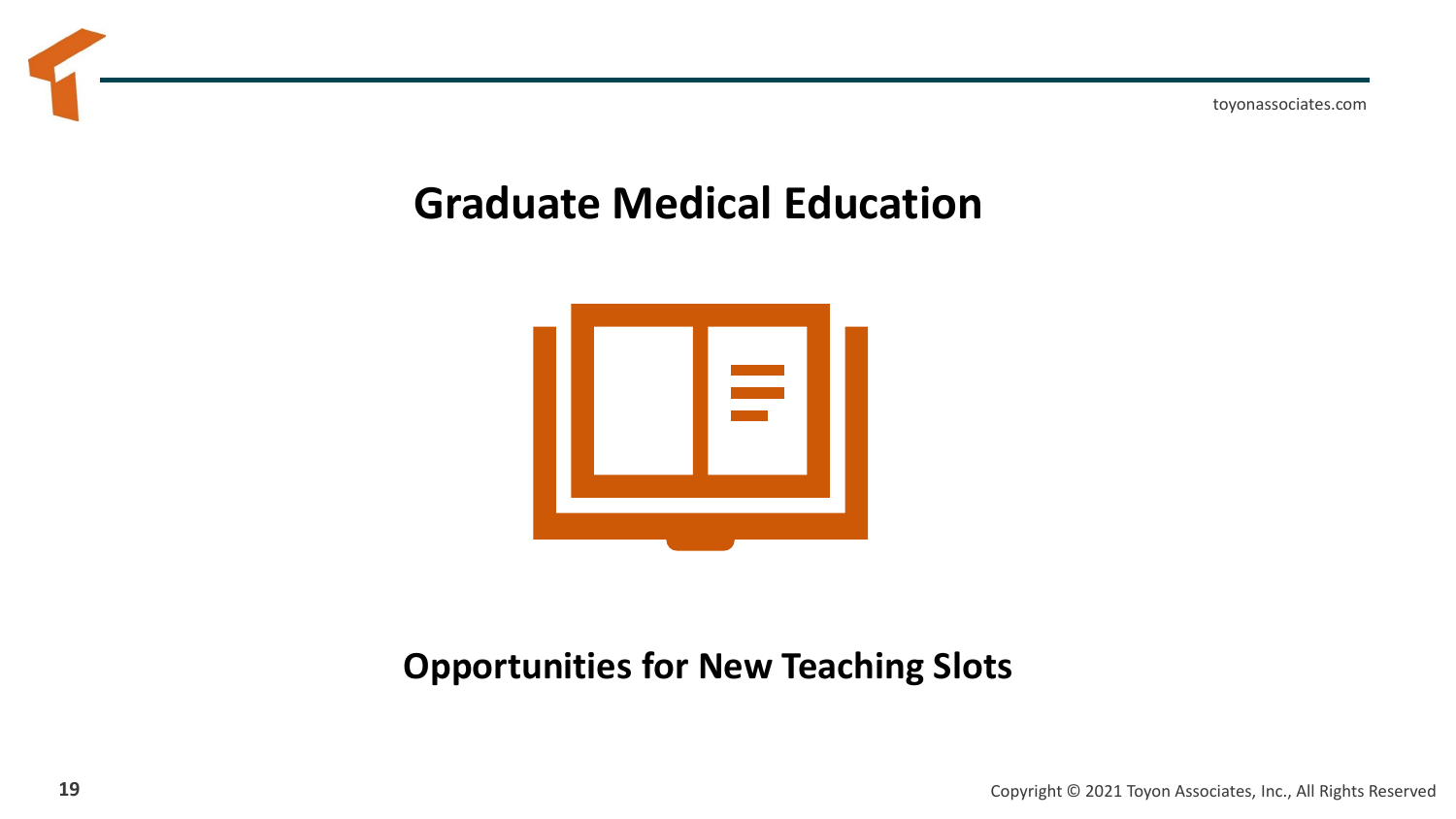**1,000 IME | GME Cap Slots (American Rescue Plan Act)**

- 200 cap slots per year available beginning 7/1/2023
- First year applications due 1/31/2022



- Statute limits new slots to 25 per hospital, but Proposal limit is just one slot per hospital per year (five total). Only one application allowed per hospital per year
- Significant advantage to hospitals located in a Health Professional Shortage Area (HPSA), based on HPSA severity score (1-25 scale for primary care or mental health)
	- <https://data.hrsa.gov/tools/shortage-area/hpsa-find>
- Hospital must increase its resident count (establish or expand program) for awarded slots (cannot only use for existing shortage)
- Cannot use new slots in a Medicare affiliated group agreement until after 5<sup>th</sup> year
- 10% allocation of new cap slots to each of four categories of hospitals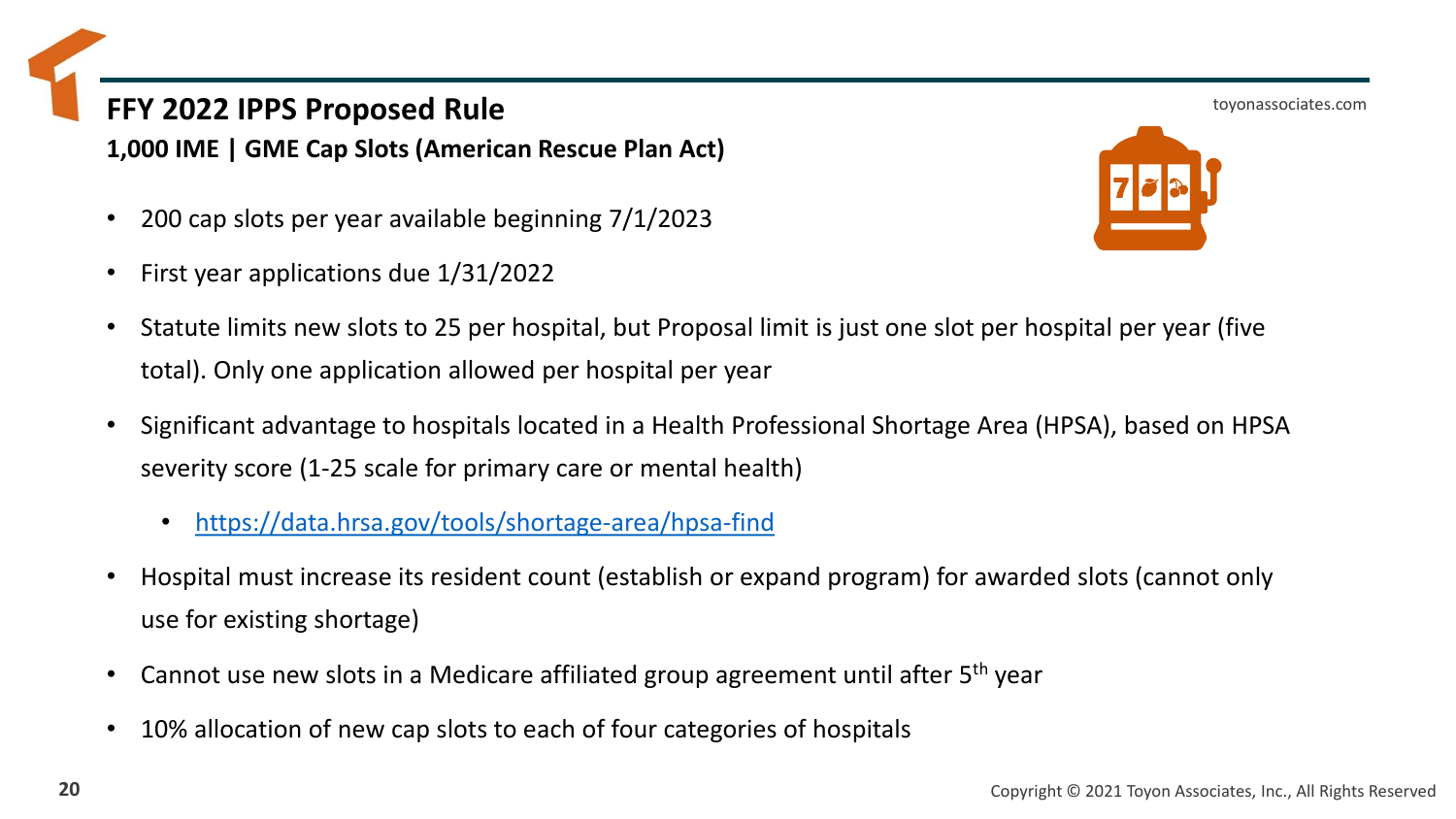**1,000 IME | GME Slots (American Rescue Plan Act)**

#### **10% Allocation to Four Categories of Hospitals (HPSA Ranking Applies Across All Four Categories)**

- 1. Located in rural areas or treated as such (includes rural re-designated)
- 2. Training residents in excess of FTE cap (most recent cost report on/before 12/27/2020)
- 3. Located in states with new medical schools or additional locations / branches of existing medical schools (35 states + Puerto Rico)
- 4. Serving areas designated as primary care or mental Health Professional Shortage Areas (HPSAs)

**Key Dates:** Filing Deadline 1/31/2022 | Approval: 1/31/2023 | Payment: 7/1/2023

#### **Prioritization by HPSA Score**

0 (Low Severity) – 25 (High Severity)

| <b>Hospital</b><br><b>Group</b> |    | <b>FTEs</b><br><b>HPSA Score Awarded Per</b><br><b>Hospital</b> | <b>Number of</b><br><b>FTEs</b><br><b>Awarded</b> | <b>FTEs</b><br><b>Remaining</b> |  |
|---------------------------------|----|-----------------------------------------------------------------|---------------------------------------------------|---------------------------------|--|
| 50 hosps                        | 25 |                                                                 | 50                                                | 150                             |  |
| 50 hosps                        | 24 |                                                                 | 50                                                | 100                             |  |
| 50 hosps                        | 21 |                                                                 | 50                                                | 50                              |  |
| 80 hosps                        | 19 | 0.625                                                           | 50                                                | 0                               |  |
| Total (230 Hosps)               |    |                                                                 | 200                                               | 0                               |  |

**Prioritization by Number of Qualifying Categories (Alternative)**

Rural | Over Cap | New Med School | HPSA

| <b>Hospital</b><br><b>Group</b> |   | <b>FTEs</b><br><b>Total Score Awarded Per</b><br><b>Hospital</b> | <b>Number of</b><br><b>FTEs</b><br><b>Awarded</b> | <b>FTEs</b><br><b>Remaining</b> |
|---------------------------------|---|------------------------------------------------------------------|---------------------------------------------------|---------------------------------|
| 50 hosps                        |   |                                                                  | 50                                                | 150                             |
| 50 hosps                        | 3 |                                                                  | 50                                                | 100                             |
| 50 hosps                        |   |                                                                  | 50                                                | 50                              |
| 80 hosps                        | 1 | 0.625                                                            | 50                                                |                                 |
| Total (230 Hosps)               |   |                                                                  | 200                                               |                                 |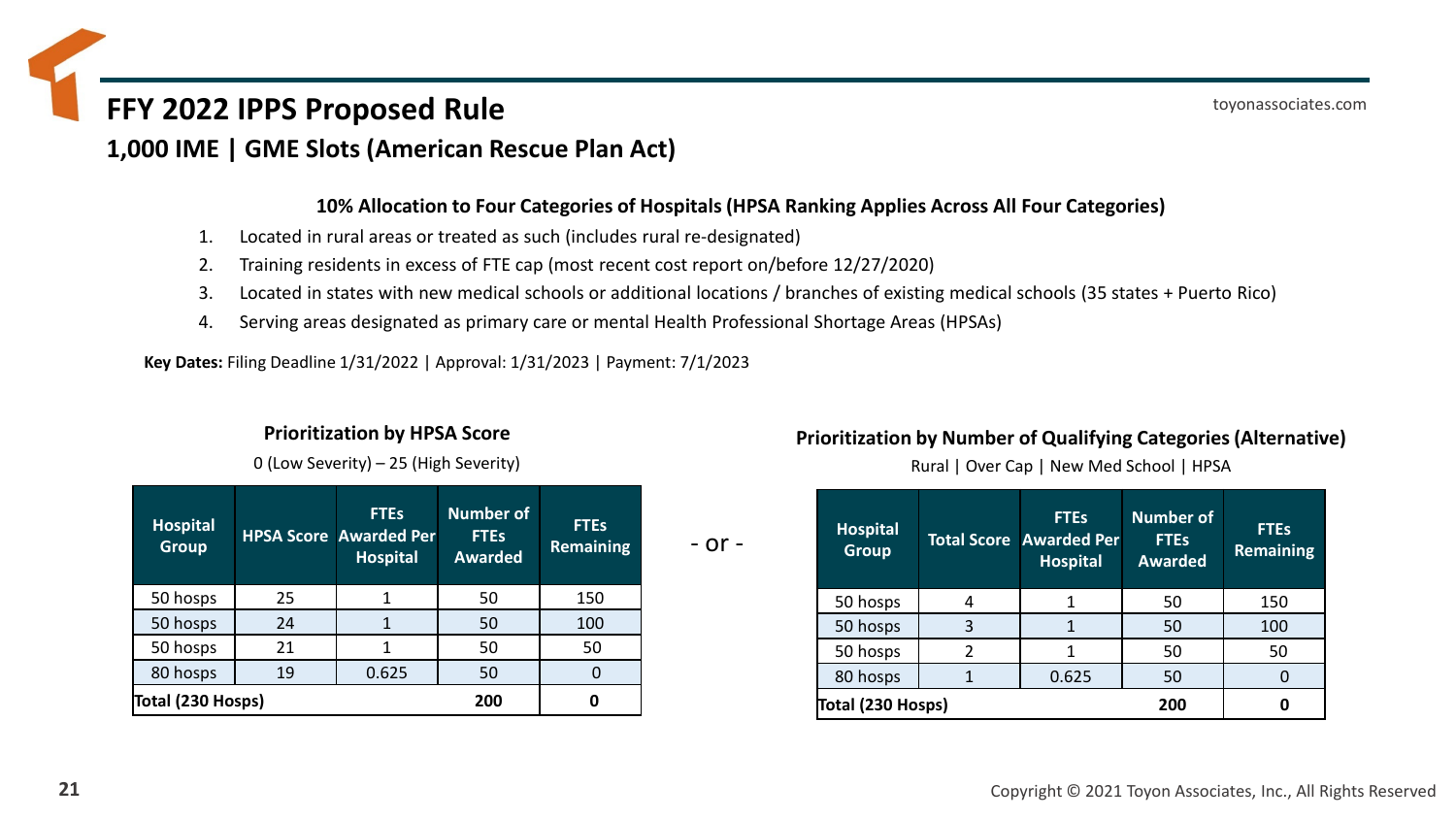**Rural Training Track Cap Adjustment (American Rescue Plan Act)**

**Greater Flexibility and Benefits for Rural Training Track (RTT) Programs**

#### **New Cap Slots for Urban and Rural Hospitals**

- Cost Reports beginning on or after 10/1/2022
- Urban hospitals with existing RTTs can add subsequent RTT programs
- Urban hospitals (Hub) with an existing RTT program can add additional rural hospitals (spokes) to the existing program
- Both the urban and rural hospital can get RTT cap adjustments regardless of whether program is "new"
- Regardless of specialty (must be accredited by the ACGME); separate "1-2 format" accreditation not required
- At least 50% of training must occur in rural areas
- RTT FTEs are exempt from the FTE 3-year rolling average during the 5 year growth window

**Eligible Adding Different Specialty to Existing RTT Spoke Urban Hospital RTT Hub Eligible New RTT Spoke Not Eligible Expanding Existing RTT Spoke**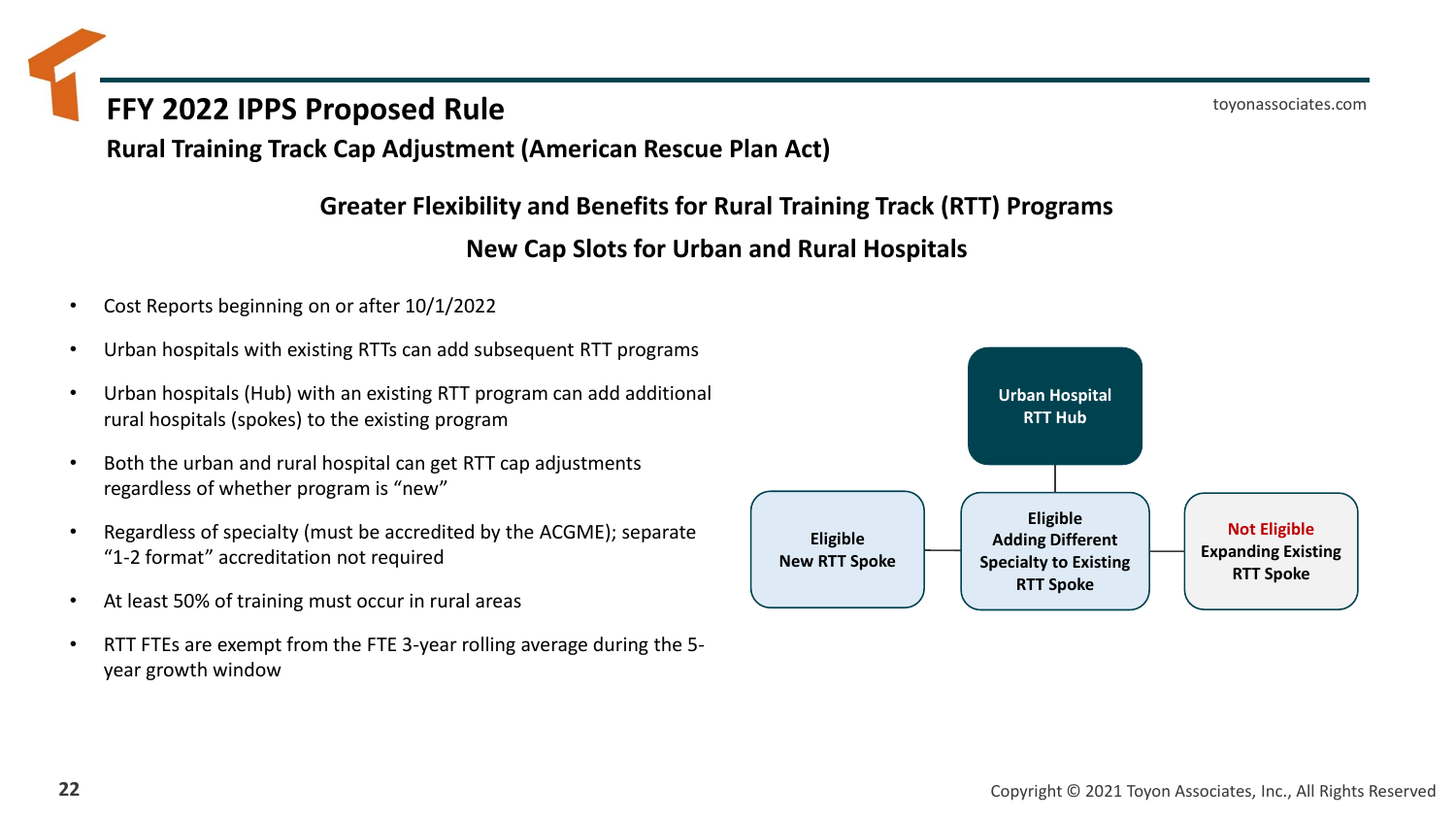**Low Resident Count (American Rescue Plan Act)**

**Establishing New Per Resident Amounts (PRAs) and FTE Caps for Certain Hospitals**

**Intended to Help Hospitals With Small PRAs or Caps Created Based on Minimal Teaching Activity**



#### **PRAs for New and Existing Programs**

- For hospitals training between 1.0 and 3.0 FTEs, CMS Proposes that the PRA and caps will be determined using existing rules for new programs. For new PRAs, the program does not have to be
- Hospitals with GME affiliation agreements will have PRA established when less than 1.0 is trained.
- Future new PRAs and caps will not be set unless hospital trains at least 1.0 FTE.

#### **FTE Cap Adjustment for New Programs Only**

- Caps established when a hospital begins training for the first time after 12/27/2020 and before 12/26/2025.
- Cap is set using existing rules for new programs.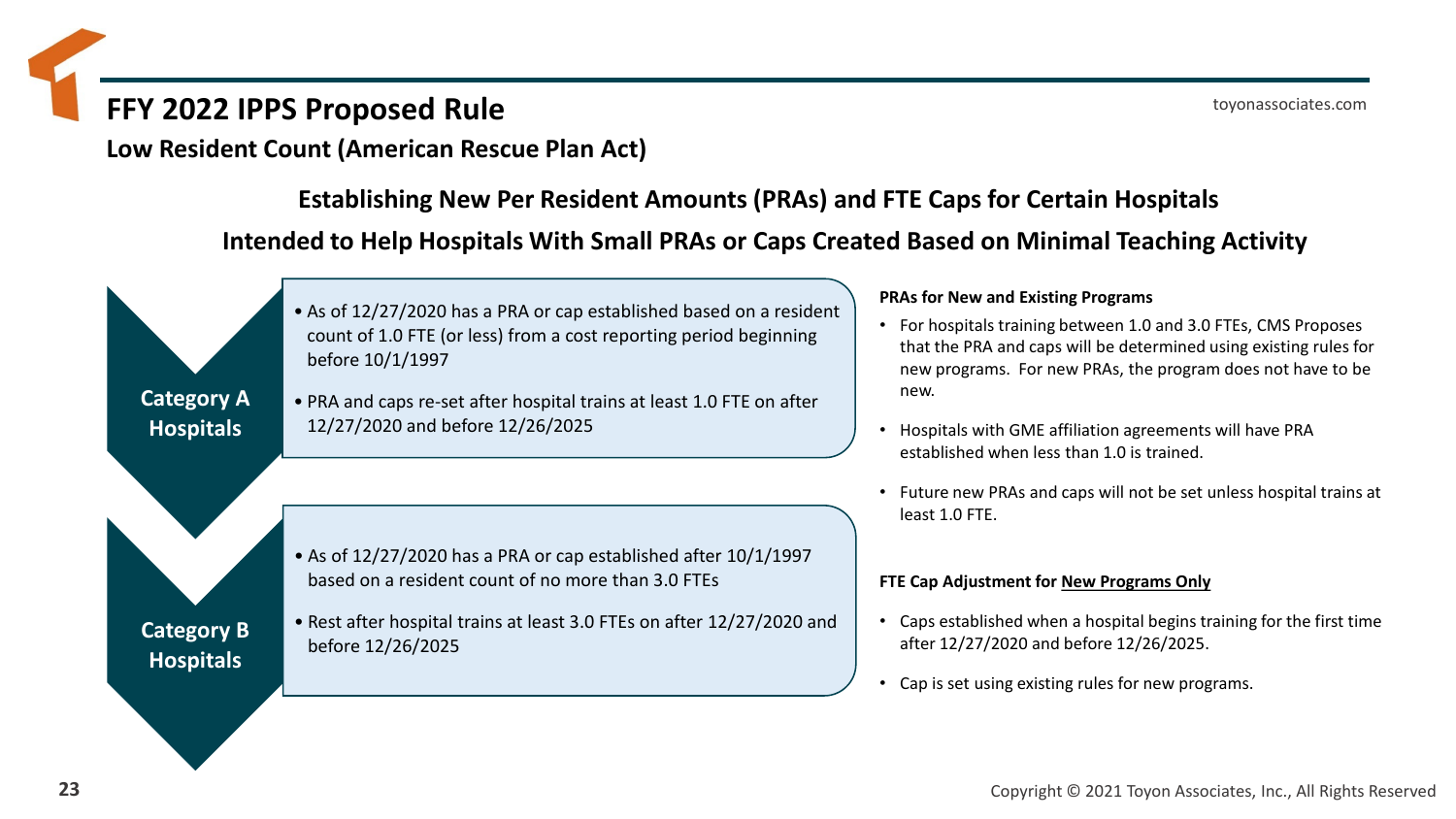toyonassociates.com

## **Organ Acquisition**



### **Cost-Based Reimbursement**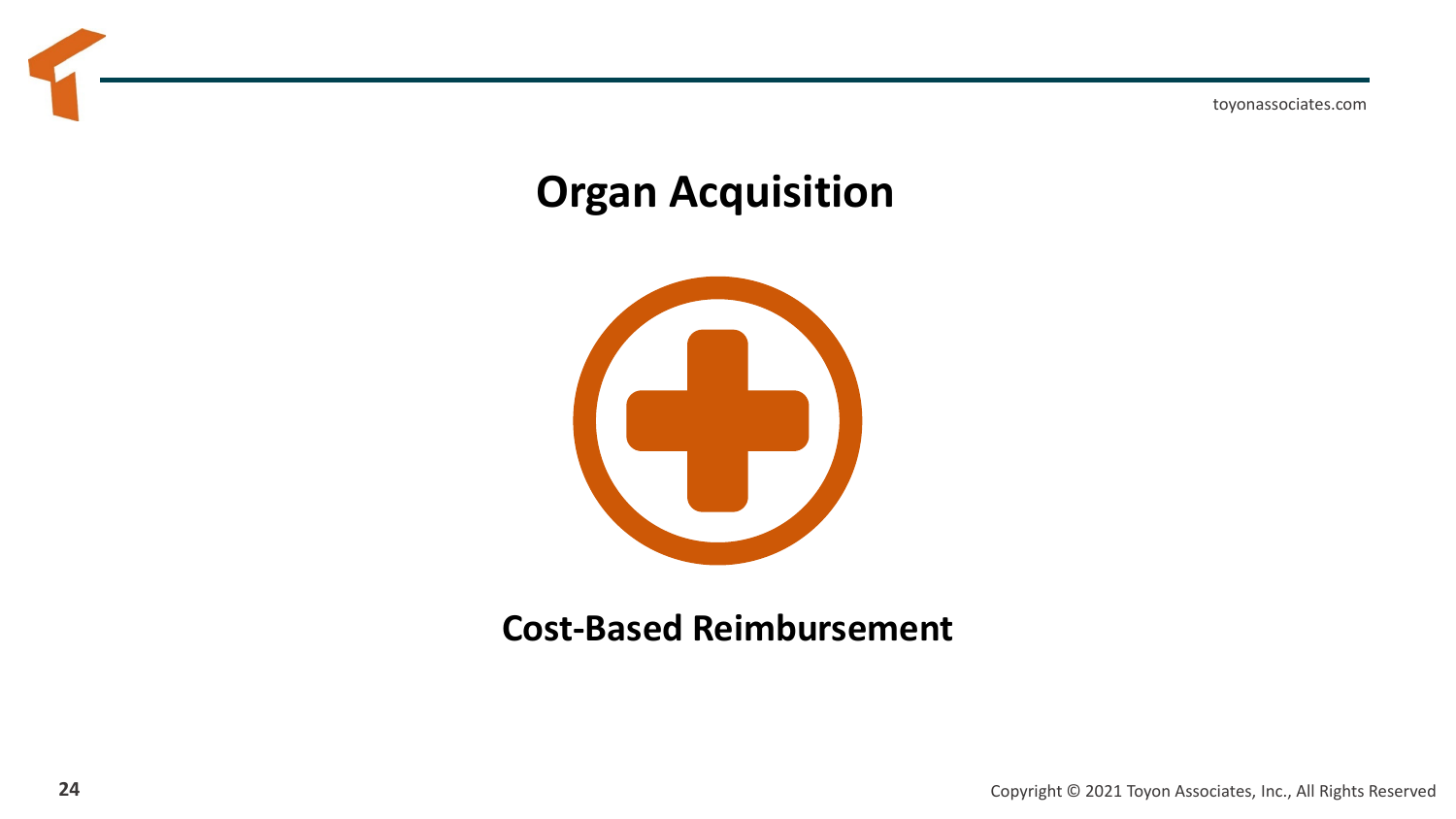### **FFY 2022 IPPS Proposed Rule Organ Acquisition Cost-Based Reimbursement**

- All organ acquisition policies with consistent terminology at 42 C.F.R. Part 413, subpart L (incl. existing organ and kidney acquisition pmt regs)
- Applies to existing elements of kidney acquisition costs to all organs and includes additional changes applying to kidney acquisition only
	- E.g., costs for registration of a beneficiary for a kidney transplant and costs for registration of a beneficiary for a non-renal transplant
- Codification of Standard Acquisition Charges (SACs) for Transplant Hospitals (TH) | Hospital Based Organ Procurement Organizations (HOPO)
	- Registration fee limitation to (Organ Procurement and Transplantation Network) OPTN based on reasonable cost principles
	- Surgeon fees are "included as kidney acquisition costs only when the kidney excision occurs with a cadaveric donor"
		- When a living donor enters the hospital for the actual kidney excision, surgeon fees for excising the kidney are not included as kidney acquisition costs
- Toyon recommends the industry consider commenting how this Proposal impacts operations, and future implications/plans on securing organs for patients

Note: Medicare's current reimbursement uses acquisition costs multiplied by the ratio of Medicare usable organs to total usable organs (on the Medicare cost report)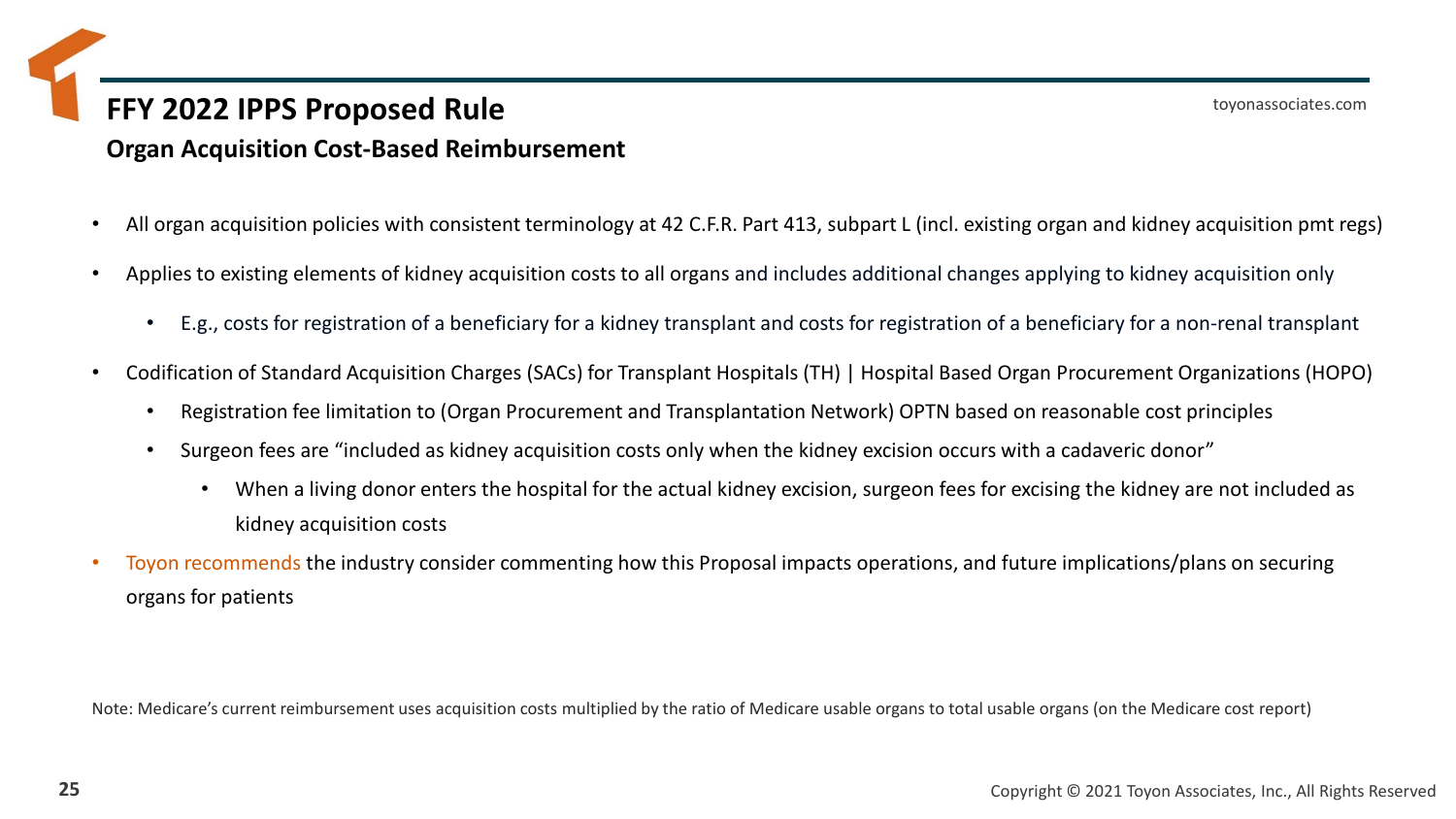#### **Organ Acquisition Cost-Based Reimbursement**

#### **## Proposed list of 12 Organ Acquisition Costs, Covered by Medicare Part A**

- Tissue typing, including tissue typing furnished by independent laboratories
- Donor and beneficiary evaluation
- Excising organ other costs, such as general routine and special care services provided to the donor
- Operating room and other inpatient ancillary services applicable to the donor
- Preservation and perfusion costs
- Organ Procurement and Transplantation Network (OPTN) registration fees
- Surgeons' fees for excising cadaveric organs
- Transportation of excised organ to TH
- Costs of organs acquired from other hospitals or OPOs
- Hospital costs normally for OP costs re organ excisions (donor and recip. tissue typing, work-up, and related services prior to admission)
- Costs of services for organ excisions, rendered by residents and interns not in approved teaching programs
- 12 All pre-admission services applicable to organ excisions (lab., electroenc., surgeons' fees for cadaveric excisions, for organ excisions incl. the costs of phys. services)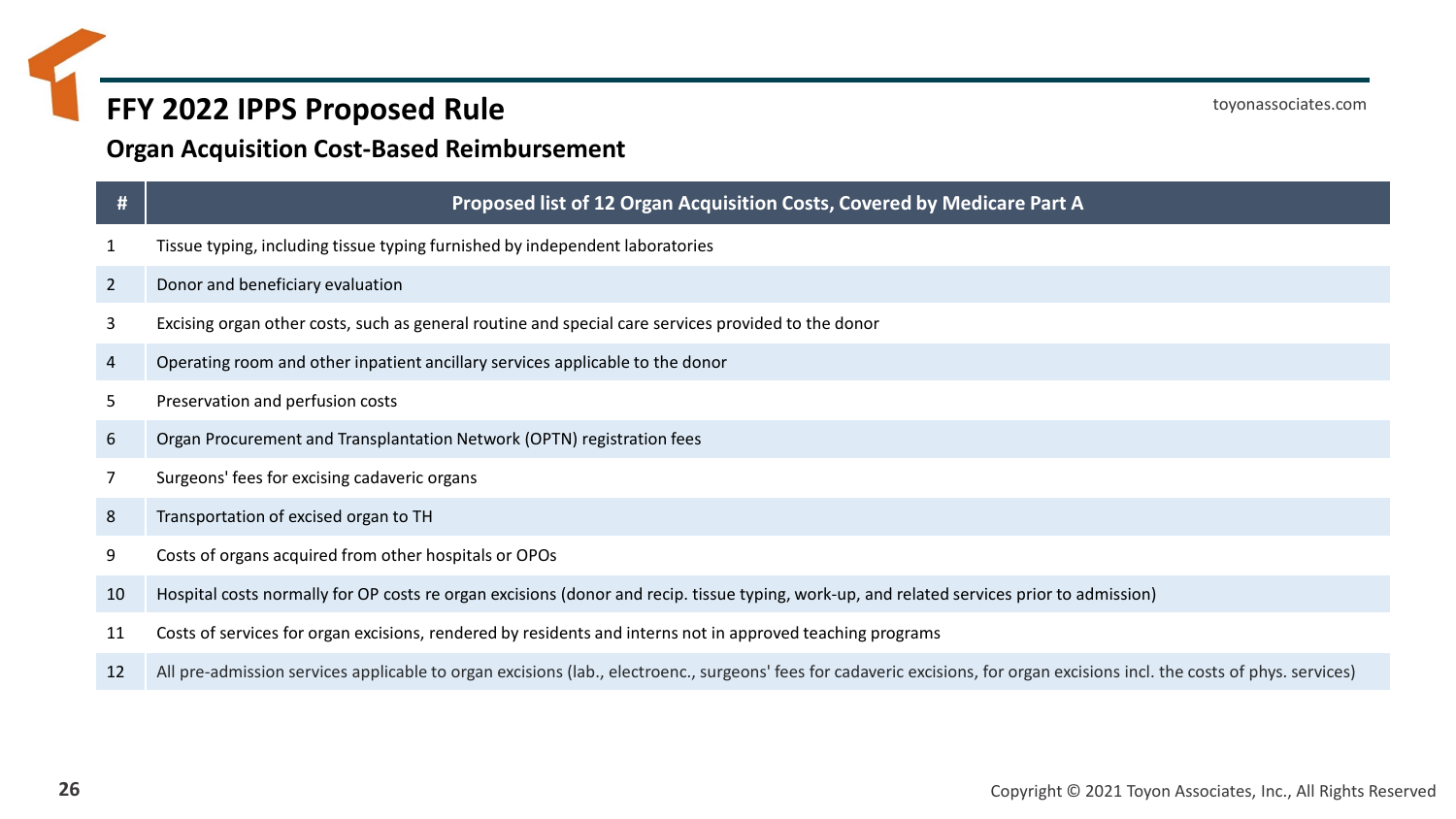**Organ Acquisition Reimbursement**

#### **Services Not Considered Organ Acquisition Costs**

- CMS proposes to establish rules identifying costs that are non-reimbursable which may be incurred during organ acquisition and transplant
- Including, not limited to:
	- burial and funeral expenses for cadaveric donors
	- costs associated with transportation of a living or cadaveric donor
	- costs incurred prior to a potential donor being declared brain dead
	- fees or in-center payments for donor referrals
	- costs associated with OPO sponsored seminars where continuing education credits are given
	- certain costs incurred for administrator's duties associated with professional organizations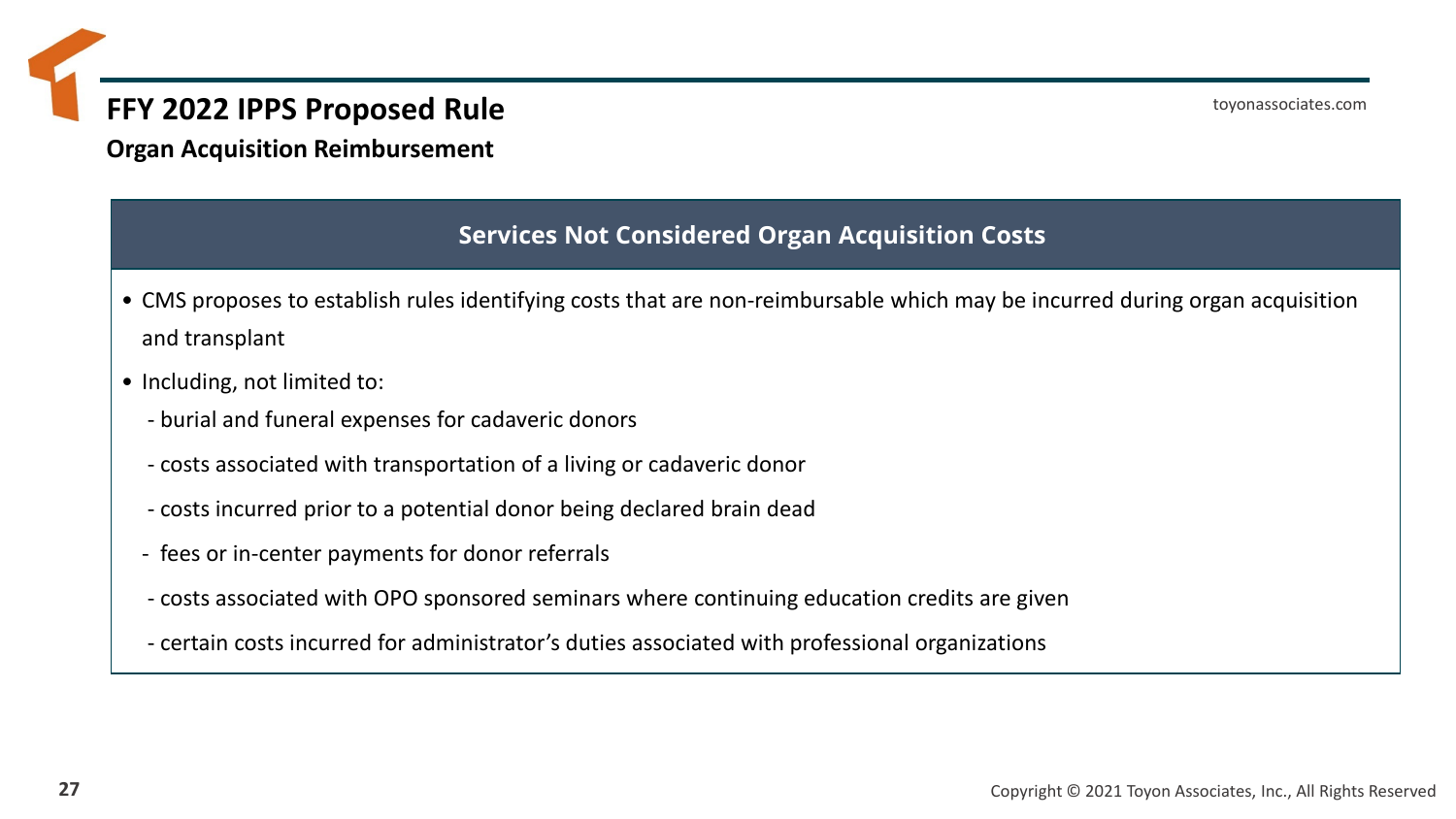#### **Medicare's Proposed Share of Organ Acquisition Reimbursement**

- To determine whether a recipient is a Medicare patient, **CMS is proposing to change its means of the identification of each donor beneficiary**
	- CMS states this verification will ensure the TH/OPO organ acquisition costs are more accurately applied to the Medicare program
- CMS proposes changes to OPOs and their reporting requirements, total usable organs for THs/OPOs will now be included into one of ten subcategories
	- CMS states these categories will more accurately explain various situations, including "organs transplanted into non-Medicare beneficiaries." Organs not transplanted into Medicare patients are accounted to determine Medicare usable organs
	- Additionally, CMS further proposes policy changes on organ acquisition charges for kidney-paired exchanges in section k on page 25669 (600 of 721) of the Proposed Rule, *included in the Addendum of this presentation*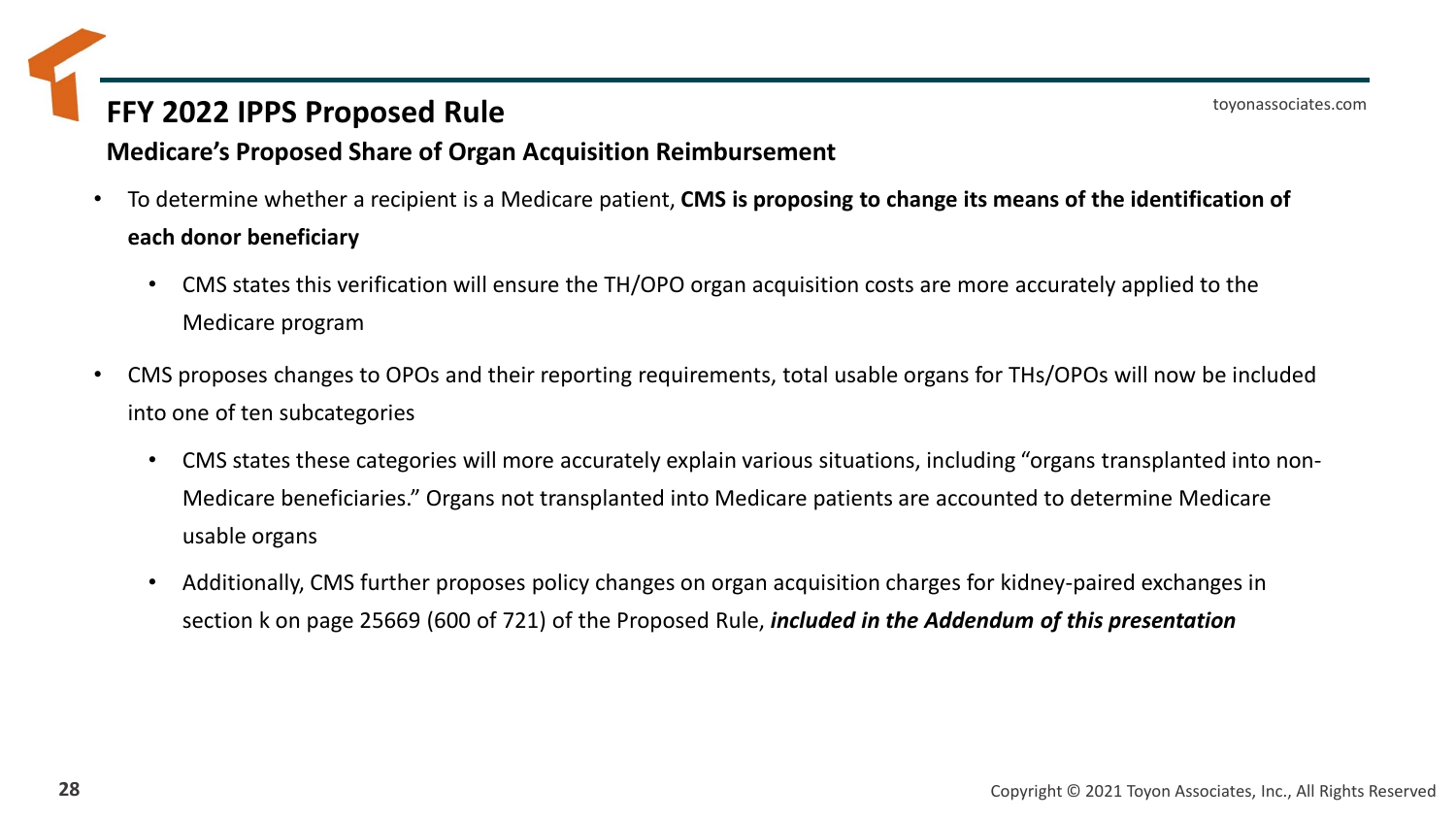toyonassociates.com

## **Disproportionate Share (DSH)**



### **Uncompensated Care and Empirical Payments**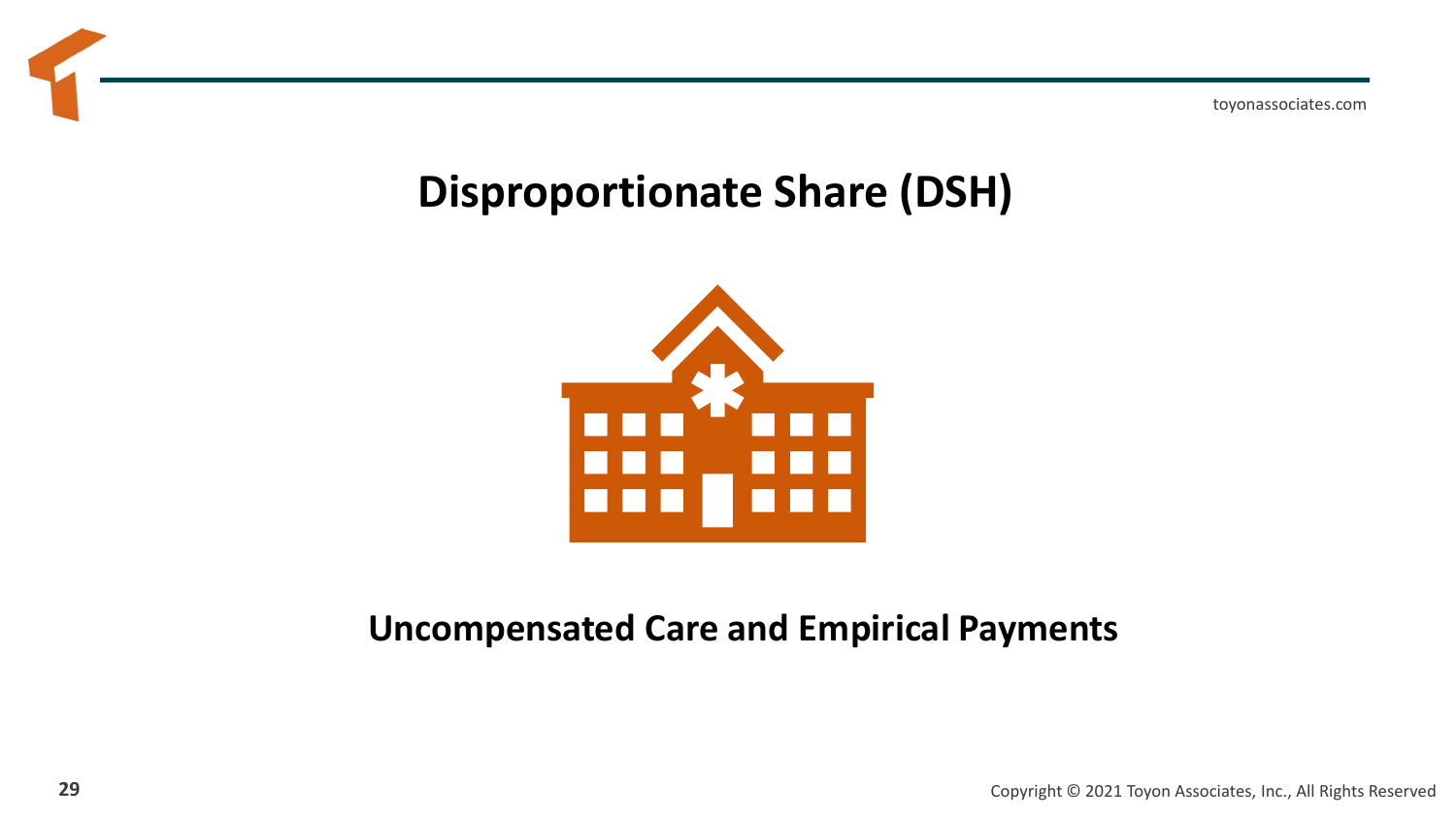#### **Medicare DSH Uncompensated Care**

- **CMS proposes to decrease Medicare UC DSH payments by \$662m, to \$7.6bn in FFY 2022**
	- This decrease is primarily due to a step in the "Factor 1" determination of DSH payments
	- FFY 2022 national funding is adjusted by data from the PHE (notably discharges and Medicaid enrollment)
- **Toyon estimates at least \$1bn in additional national FFY 2022 funding if CMS applied the same update factors in FFY 2022 as it did in 2021**
- **Recommendation**: Toyon recommends hospitals comment that data from the COVID-19 PHE should not be used in establishing national UC DSH Funding in FFY 2022. Example language includes:
	- *Hospital/Health System requests when CMS compute FFY 2022 empirical DSH payments (as part of the "Factor 1" calculation), these estimated payments are not adjusted by data representative of the COVID-19 Public Health Emergency (data in table "Factors Applied for FY 2019 through FY 2022 to Estimate Medicare DSH Expenditures Using FY 2018 Baseline"). The Discharge Factor update proposed for FFY 2022 includes uncommon data from the COVID-19 PHE, and the "other" factor assumes new Medicaid enrollees are healthier than average Medicaid recipients and; therefore, use fewer hospital services during the PHE. As stated in this Proposed Rule, data from the COVID-19 PHE is less suitable for FFY 2022 rate setting, and a number of measurements for value-based purchasing, readmissions, and hospital acquired conditions adjustments have been suppressed. Hospital/Health System respectively requests PHE data is also omitted/suppressed from the Factor 1 calculation of empirical DSH payments used to determine FFY 2022 Uncompensated Care Funding. The exclusion of these estimates will provide industry leaders additional time to evaluate national funding needs, considering the on-going impact of COVID-19 to beneficiaries and the hospitals providing care.*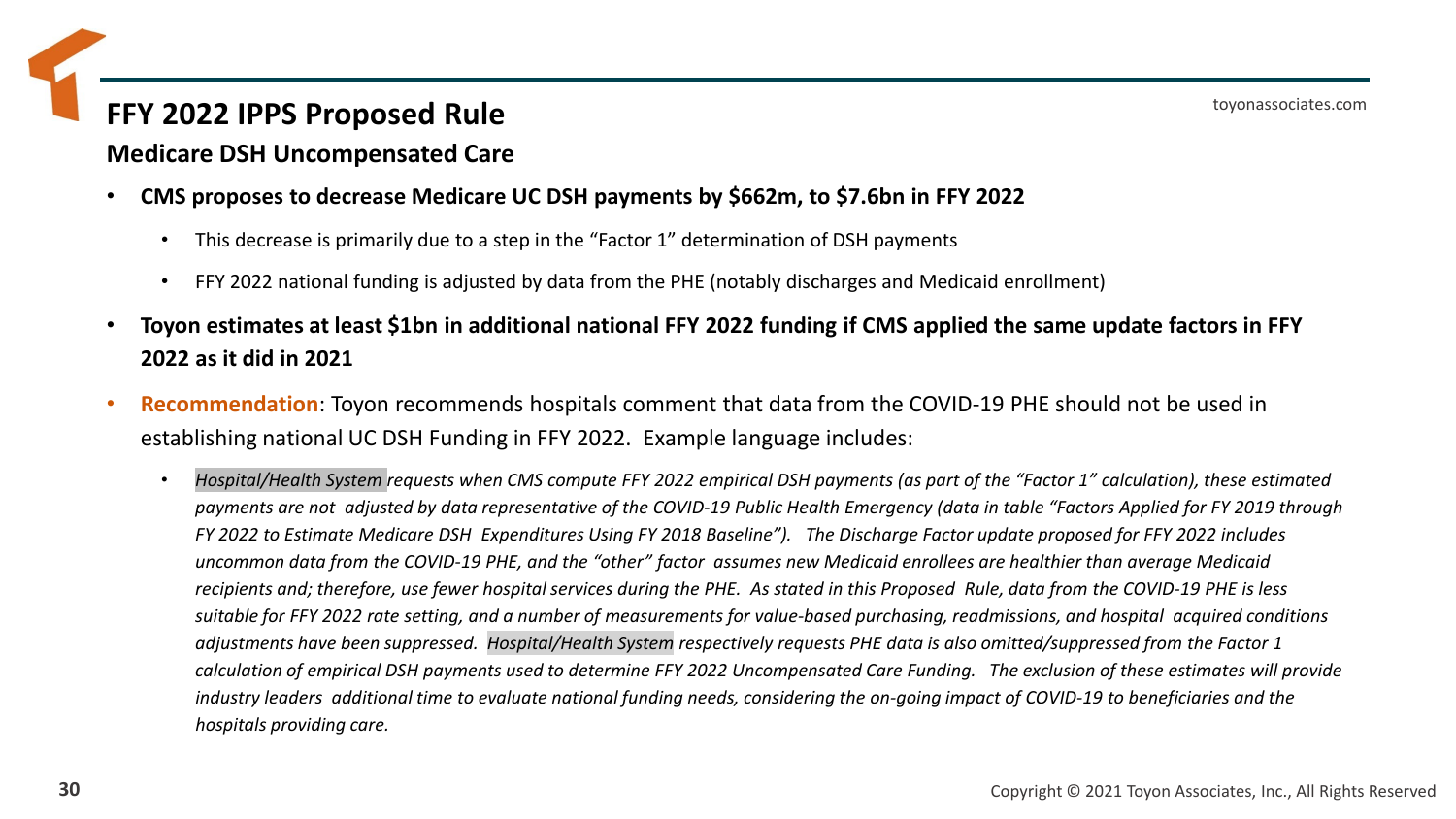**Medicare DSH Uncompensated Care**

|                                                 | Proposed         |                  |                  |                  |  |  |
|-------------------------------------------------|------------------|------------------|------------------|------------------|--|--|
| <b>Uncompensated Care Factors</b>               | <b>FFY 2022</b>  | <b>FFY 2021</b>  | <b>FFY 2020</b>  | <b>FFY 2019</b>  |  |  |
| Base Year Empirical DSH (Before Update Factors) | \$13,931,000,000 | \$14,000,400,000 | \$13,981,000,000 | \$13,230,000,000 |  |  |
| Projected DSH Payments (After Update Factors)   | \$14,097,825,122 | \$15,170,673,476 | \$16,583,455,657 | \$16,339,055,838 |  |  |
| FYI - Impact of Updates (\$)                    | \$166,825,122    | \$1,170,273,476  | \$2,602,455,657  | \$3,109,055,838  |  |  |
| FYI - Impact of Updates (%)                     | 1.20%            | $8.36\%$         | 18.61%           | 23.50%           |  |  |
| Projected DSH Payments (After Updates)          | \$14,097,825,122 | \$15,170,673,476 | \$16,583,455,657 | \$16,339,055,838 |  |  |
| 75% of Available UC DSH Funds                   | 75.00%           | 75.00%           | 75.00%           | 75.00%           |  |  |
| Gross Uncompensated Care Pool (Factor 1)        | \$10,573,368,842 | \$11,378,005,107 | \$12,437,591,743 | \$12,254,291,879 |  |  |
| Uninsured Population Reduction (Factor 2)       | 72.14%           | 72.86%           | 67.14%           | 67.51%           |  |  |
| <b>Adjusted UC DSH Funding Available</b>        | \$7,627,628,282  | \$8,290,014,521  | \$8,350,599,096  | \$8,272,872,447  |  |  |
| Change from Prior Year UC DSH Funding (\$)      | (5662, 386, 239) | (560, 584, 575)  | \$77,726,649     | \$1,506,178,178  |  |  |
| Change from Prior Year UC DSH Funding (%)       | $-8.68%$         | $-0.73%$         | 0.93%            | 18.21%           |  |  |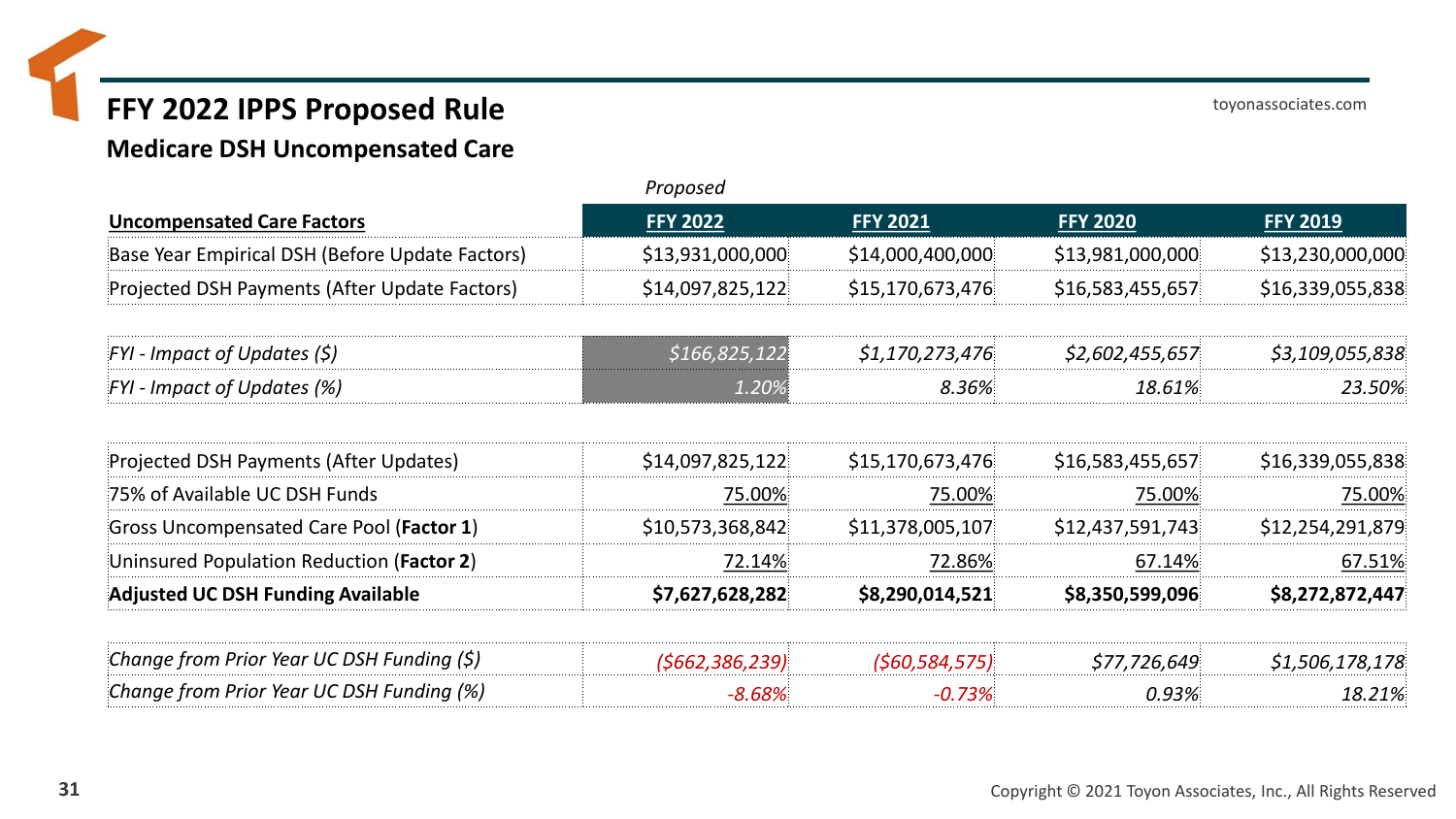**Medicare DSH Uncompensated Care Factor 1 Calculation**

|                           |                 | <b>FFY 2018</b> | <b>FFY 2017</b> | Variance |
|---------------------------|-----------------|-----------------|-----------------|----------|
| <b>Base Year DSH Pmts</b> |                 | 13.9310         | 14.0004         | (0.0694) |
| <b>Update Factor*</b>     |                 | FFY 22 Proposed | FFY 21 Final    | Variance |
| 2019                      |                 | 1.0185          | 1.0185          | 0.0000   |
| 2020                      |                 | 1.0310          | 1.0131          | 0.0179   |
| 2021                      |                 | 1.0290          | 1.0290          | 0.0000   |
| 2022                      |                 | 1.0280          |                 |          |
| <b>Discharge Factor</b>   |                 | FFY 22 Proposed | FFY 21 Final    | Variance |
| 2019                      |                 | 0.9700          | 0.9660          | 0.0040   |
| 2020                      |                 | 0.8530          | 0.8910          | (0.0380) |
| 2021                      |                 | 0.9680          | 1.0360          | (0.0680) |
| 2022                      |                 | 1.0750          |                 |          |
| <b>Case-Mix Factor</b>    |                 | FFY 22 Proposed | FFY 21 Final    | Variance |
| 2019                      |                 | 1.0090          | 1.0090          | 0.0000   |
| 2020                      |                 | 1.0380          | 1.0390          | (0.0010) |
| 2021                      |                 | 0.9980          | 0.9830          | 0.0150   |
| 2022                      | 1.0050          |                 |                 |          |
| <b>Other Factor</b>       |                 | FFY 22 Proposed | FFY 21 Final    | Variance |
| 2019                      |                 | 1.0179          | 1.0204          | (0.0025) |
| 2020                      |                 | 1.0023          | 1.0196          | (0.0173) |
| 2021                      |                 | 0.9754          | 0.9960          | (0.0206) |
| 2022                      |                 | 1.0122          |                 |          |
| Adj DSH Pmts              | FFY 22 Proposed |                 | FFY 21 Final    | Variance |
| 2019                      |                 | 14.1360         | 14.9370         | (0.8010) |
| 2020                      |                 | 12.9330         | 14.5360         | (1.6030) |
| 2021                      |                 | 12.5410         | 15.1710         | (2.6300) |
| 2022                      |                 | 14.0980         |                 |          |

**Annual UC DSH Fund starting point in Factor 1**

- **The Discharge Factor** accounts for changes in the number of Medicare fee-for-service (FFS) inpatient hospital discharges...for Proposed FFY 2022, FY 2020 to FY 2022 reflect the estimated impact of the COVID-19 pandemic
- **The Case Mix factor** figures for FY 2019 and FY 2020 are based on actual data adjusted by a completion factor…for Proposed FFY 2022, FY 2020 and FY 2021 have been adjusted for the estimated impact of the COVID-19 pandemic
- **The "Other" factor** includes other adjustments to Medicare DSH estimates (Medicaid expansion)…for Proposed FFY 2022, the ''Other'' column also includes the estimated impacts on Medicaid enrollment from the COVID-19 pandemic

**UC DSH Fund is next adjusted at 75% of this amount, after above applied updates**

\*The Update Factor includes annual adjustments for Market Basket, ACA Payment Reductions, Multifactor Productivity, and Documentation and Coding.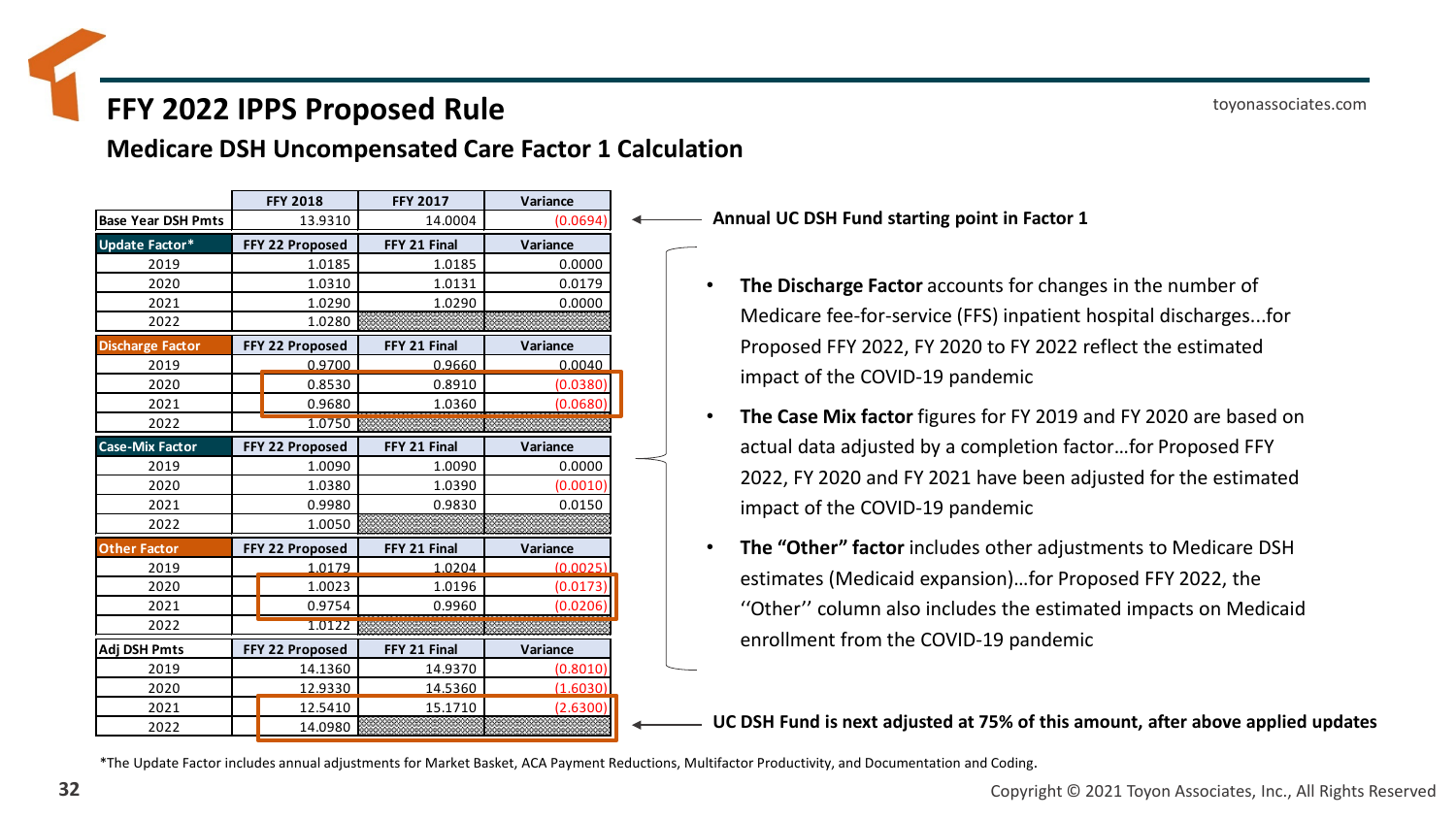#### **Medicare DSH Uncompensated Care Payments**

#### **Verification of Worksheet S-10 Uncompensated Care Cost**

- Toyon recommends hospitals verify FFY 2018 audited UC Cost as compared to UC Cost used in the FFY 2022 Proposed Rule (to develop each hospital's "Factor 3" and ultimate UC DSH payment)
	- CMS applied Worksheet UC Cost from HCRIS data through February 19, 2021 for Proposed FFY 2022 UC DSH payments
	- CMS intends to use **March 2021 HCRIS** for the FFY2022 final rule and the respective March updates **for all future final rules**
	- CMS also states it may consider the use of more recent data that may become available after March 2021, but prior to the development of the final rule, if appropriate
- Hospital comments (due to MAC mishandling of UC Cost from Worksheet S-10, including merger and acquisition data) may be directed to [Section3133DSH@cms.hhs.gov](mailto:Section3133DSH@cms.hhs.gov)
- Hospitals have 60 days from the date of public display of the FFY2022 IPPS/LTCH PPS proposed rule in the **Federal Register** (no later than 5 p.m. EDT on June 28, 2021) for comments
- Please contact Fred Fisher at [fred.fisher@toyonassociates.com](mailto:fred.fisher@toyonassociates.com) for a UC Cost analysis for your hospital(s)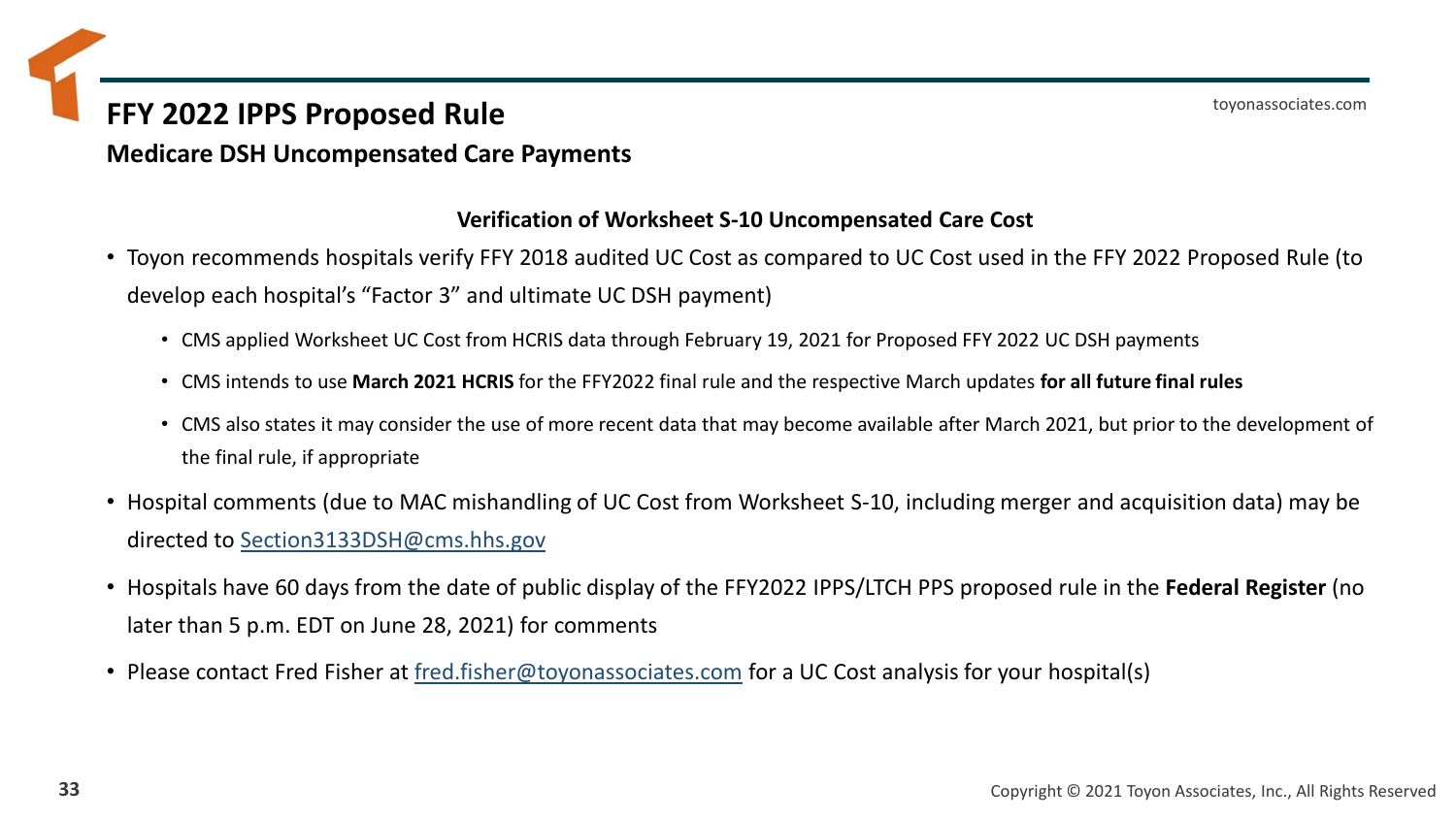### **Proposed S-10 Cost Report Instructions**

- CMS proposed new Worksheet S-10 reporting instructions and clarifications in the November 10, 2020 Federal Register (85 FR 71653)\*
- Notable proposed changes to worksheet S-10 UC cost are discussed in further detail on Toyon's website at:
	- <https://www.toyonassociates.com/2021/03/18/uncompensated-care-dsh/>
		- This article was used as part of Toyon's contribution to the American Health Lawyers 2021 Institute on Medicare and Medicaid Payment issues
	- **Notable proposed changes to S-10 UC reporting include:**
		- **Shift to short-term hospital services only**
		- **Split between patient coinsurance, copayment deductibles vs. other patient liabilities**
		- **Clarification on the reporting of implicit price concessions and inferred contractual relationships**
		- **New reporting tables for Charity Care and Bad Debt information**
- In the FFY 2022 IPPS Proposed Rule, CMS thanks stakeholders for their comments on the PRA package and states the Agency will respond to industry comments in a separate Federal Register document
- Toyon **recommends** hospitals comment to CMS requesting the Agency postpone its proposed instructions allow providers more time to adapt to the operational changes and prepare for the impact of these changes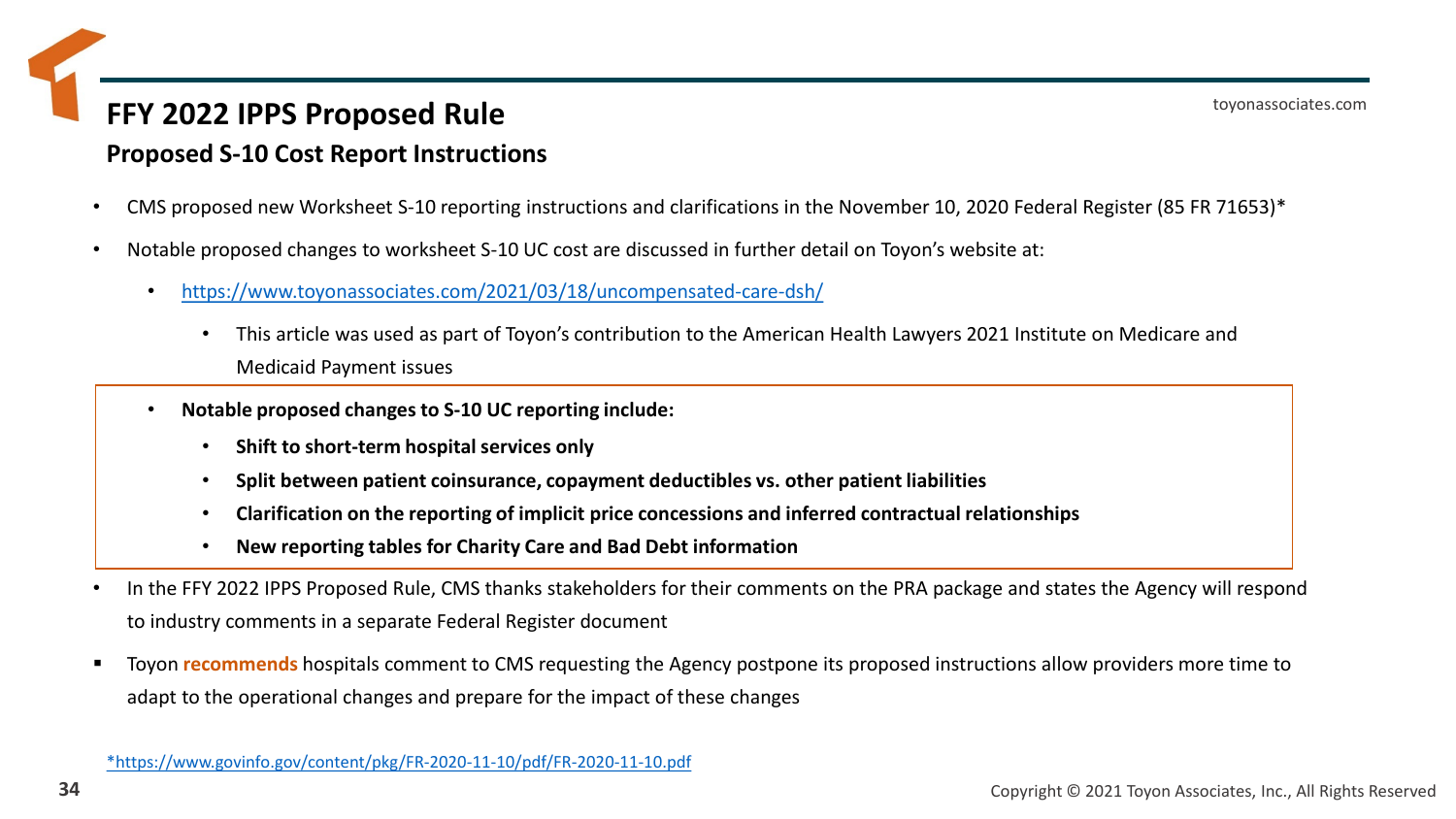toyonassociates.com

**Medicare DSH Uncompensated Care – Proposed Changes**

**Interim Payments**

Due to the PHE, CMS proposes to distribute interim UC DSH payments based on Medicare discharges from two years of data (FFY 2018 and FFY 2019), as opposed to three years (FFY 2018, FFY 2019 and FFY 2020)

**New S-10 Trims**

CMS also proposes new trims to exclude rare cases hospitals do not have audited FFY 2018 Worksheet S-10 data and are not currently projected to be DSH eligible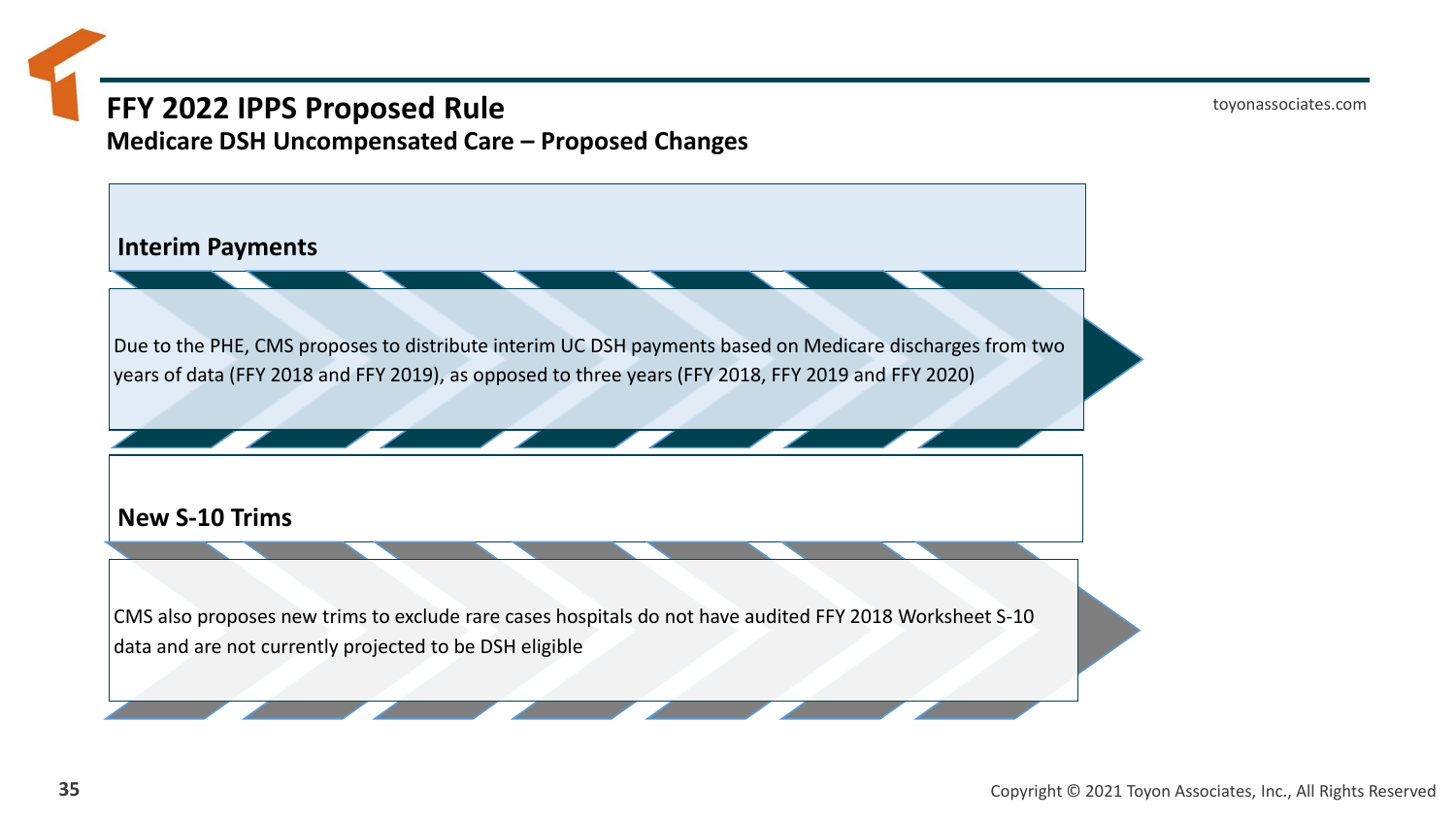## **Empirical DSH Section 1115 Waiver Days**

| <b>Medicaid Fraction</b>                  | • (numerator): inpatient days eligible for Medicaid, but not entitled to benefits under Medicare Part A,<br>divided by (denominator) the hospital's total number of inpatient days in the same period<br>• Medicaid represents patients eligible for inpatient services under a Title XIX state approved plan                                                                                     |
|-------------------------------------------|---------------------------------------------------------------------------------------------------------------------------------------------------------------------------------------------------------------------------------------------------------------------------------------------------------------------------------------------------------------------------------------------------|
| <b>Section 1115 Waiver</b><br><b>Days</b> | • Patients under an approved Section 1115 Waiver plan can be claimed in the numerator of the<br><b>Medicaid fraction</b><br>• Section 1115 days can only be claimed if the patient directly received inpatient hospital insurance<br>coverage on that day under an approved waiver<br>• Section 1115 days can not be included if the hospital received payment from an uncompensated care<br>pool |
| Recommendation                            | • Hospitals need to document and be prepared to support that the patient received inpatient insurance<br>coverage during audit<br>• Expect the MAC to scrutinize these days. When presenting the DSH patient listing for the audit, this<br>patient population should be separated on their own tab to reduce audit risk                                                                          |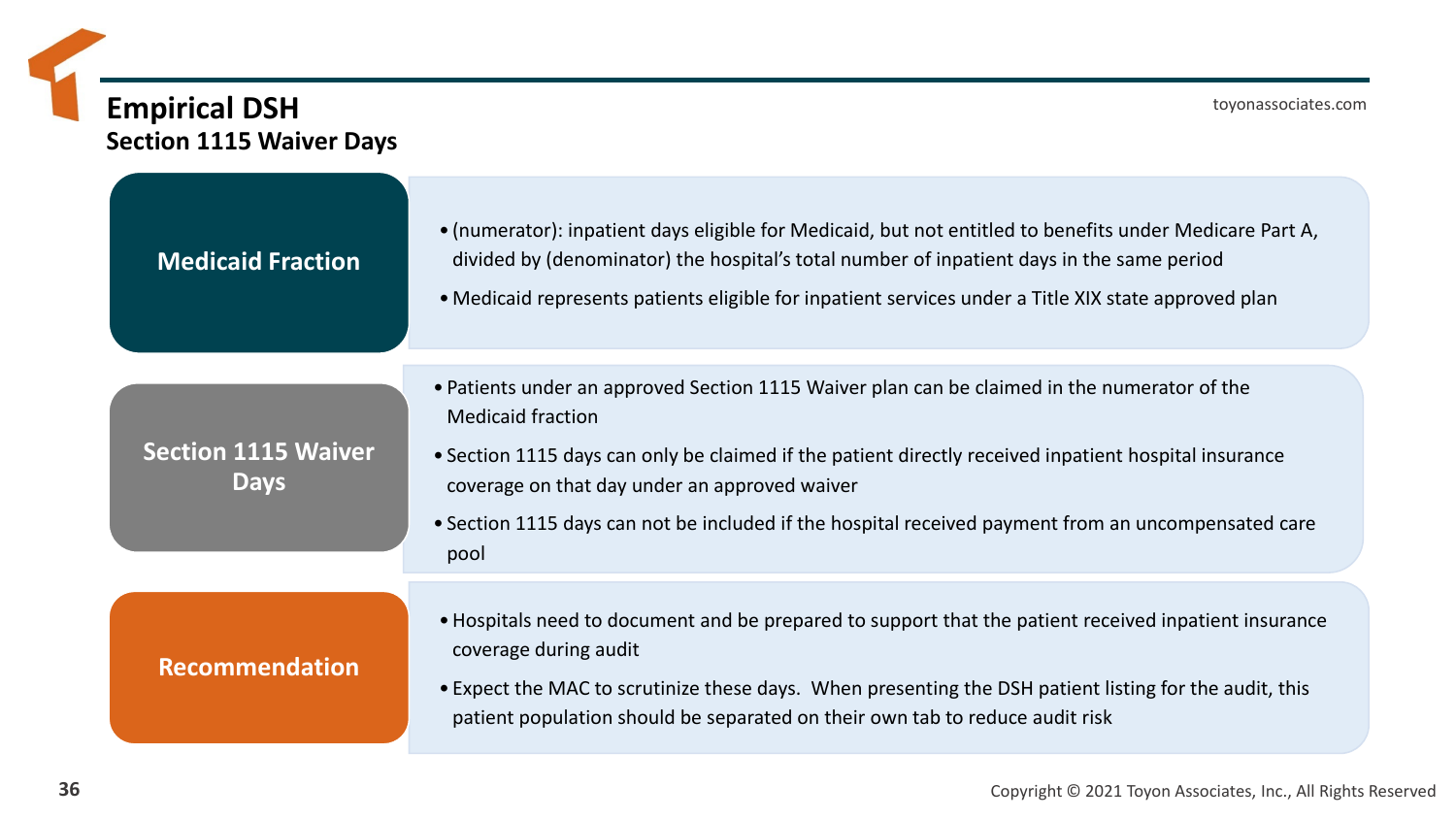## **Medicare Bad Debt**



### **Dual Eligible Cost-Sharing**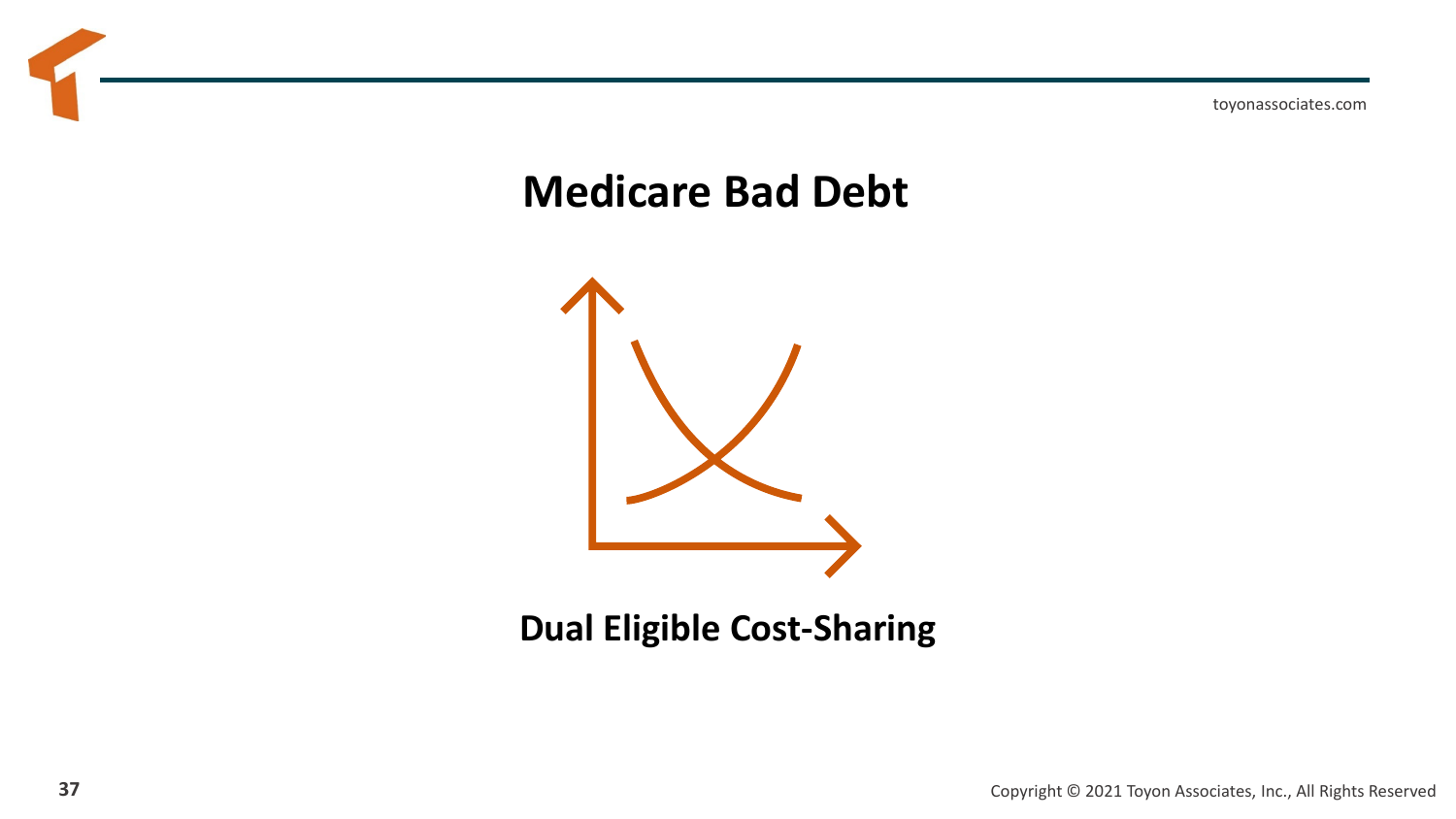### **Medicare/Medicaid Bad Debt State Enrollment**

#### **Enrollment**

- State Medicaid Programs must accept enrollment of all Medicare-enrolled providers and suppliers for purposes of processing Medicare/Medicaid dual eligible claims for cost sharing liability
- State Medicaid Programs must comply for dates of services beginning January 1, 2023

#### **Must Bill Policy**

- Hospital still must bill and receive an adjudicated remit from the Medicaid Program prior to writing off the unpaid balance
- The new enrollment allows additional opportunity for hospitals to claim Medicare bad debt on the cost report

Snapshot

### **WHO**

• All providers and suppliers billing for Medicare/Medicaid Bad Debt

### **WHAT**

State Medicaid Programs must accept enrollment

### **WHY**

• CMS hopes this leads to a reduction in future bad debt appeals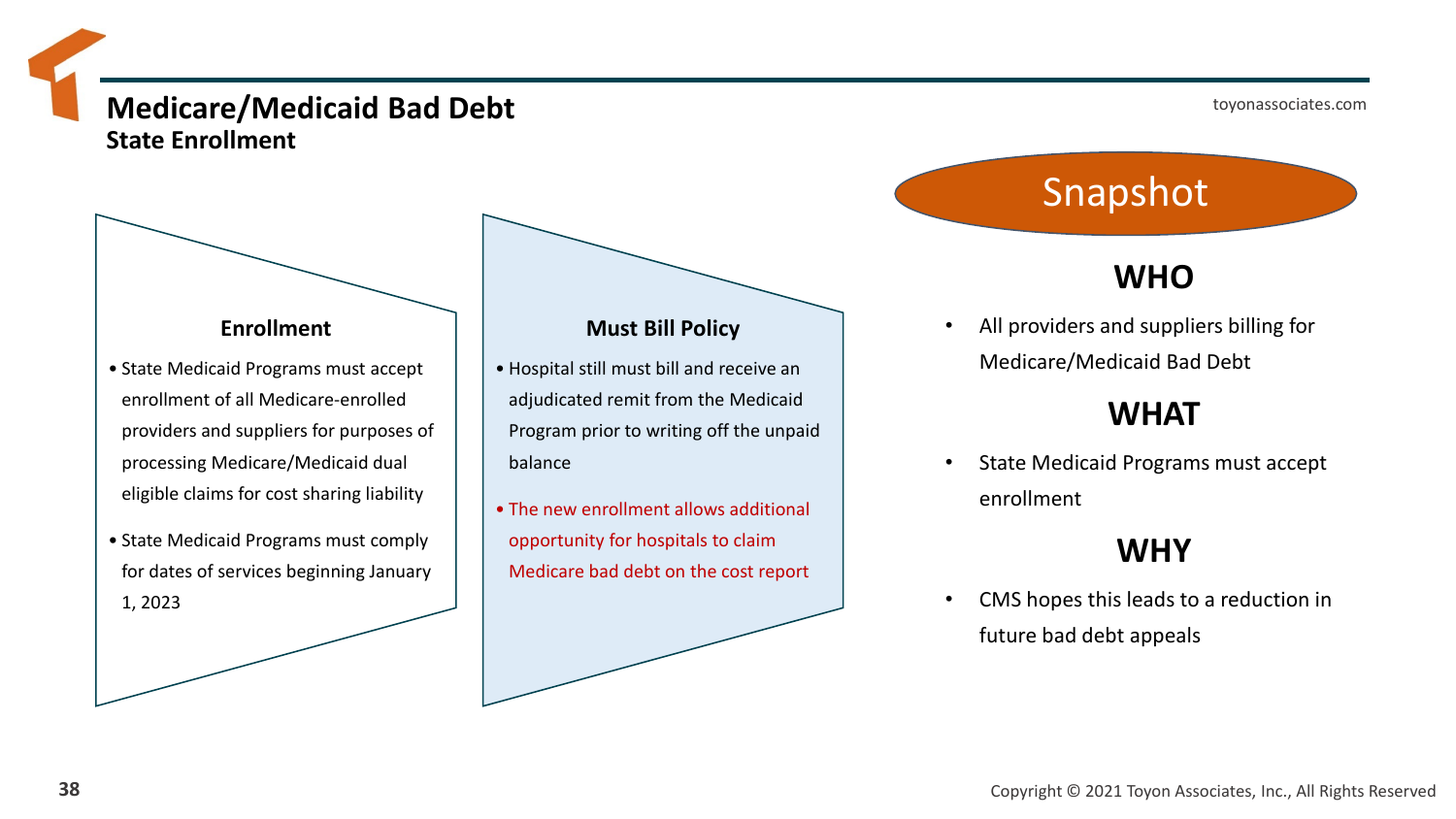toyonassociates.com

## **Addendum**



## **Key References**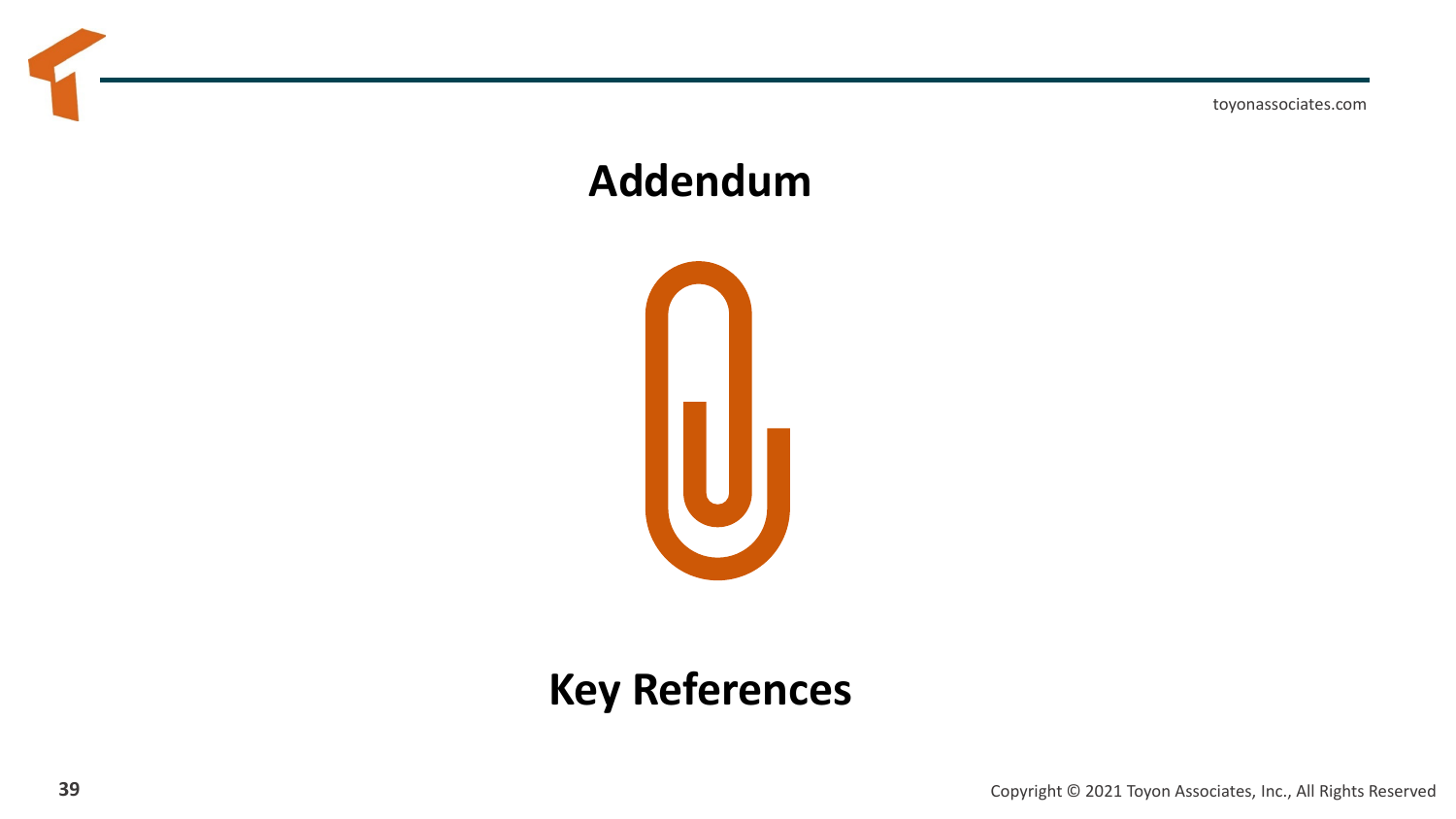### **Organ Acquisition Tables**

toyonassociates.com

| Table X.B.-02. Summary of Kidney Paired Donation Exchange Example |                                                                                   |                                                                                |                                                                                |                                                                                                   |  |  |
|-------------------------------------------------------------------|-----------------------------------------------------------------------------------|--------------------------------------------------------------------------------|--------------------------------------------------------------------------------|---------------------------------------------------------------------------------------------------|--|--|
|                                                                   | TH A                                                                              | TH B                                                                           | TH C                                                                           | TH D                                                                                              |  |  |
| Recipient                                                         | Recipient A                                                                       | <b>Recipient B</b>                                                             | Recipient C                                                                    | Recipient D                                                                                       |  |  |
| # of Evaluations                                                  | Evaluates 3 potential donors before<br>Donor A is identified                      | Evaluates 2 potential donors before Donor<br>B is identified                   | Evaluates 3 potential donors before Donor C<br>is identified                   | Evaluates 3 potential donors before<br>Donor D is identified                                      |  |  |
| Donor                                                             | Donor A                                                                           | Donor B                                                                        | Donor C                                                                        | Donor D                                                                                           |  |  |
| <b>Donor Description</b>                                          | Recipient A and Donor A do not match<br>each other but agree to a KPD<br>exchange | Recipient B and Donor B do not match each<br>other but agree to a KPD exchange | Recipient C and Donor C do not match each<br>other but agree to a KPD exchange | Recipient D and Donor D do not match<br>each other but agree to a KPD<br>exchange                 |  |  |
| <b>KPD Match</b>                                                  | Recipient A matches with Donor C                                                  | Recipient B matches with Donor D                                               | Recipient C matches with Donor A                                               | Recipient D matches with Donor B                                                                  |  |  |
| <b>After Match</b>                                                | TH A performs additional tests and<br>procures kidney from Donor A for TH C       | TH B does not procure kidney from Donor B<br>for TH D. Donor B travels to TH D | TH C procures kidney from Donor C for TH A                                     | TH D procures kidney from Donor D<br>for TH B. Donor B travels to TH D for<br>kidney procurement. |  |  |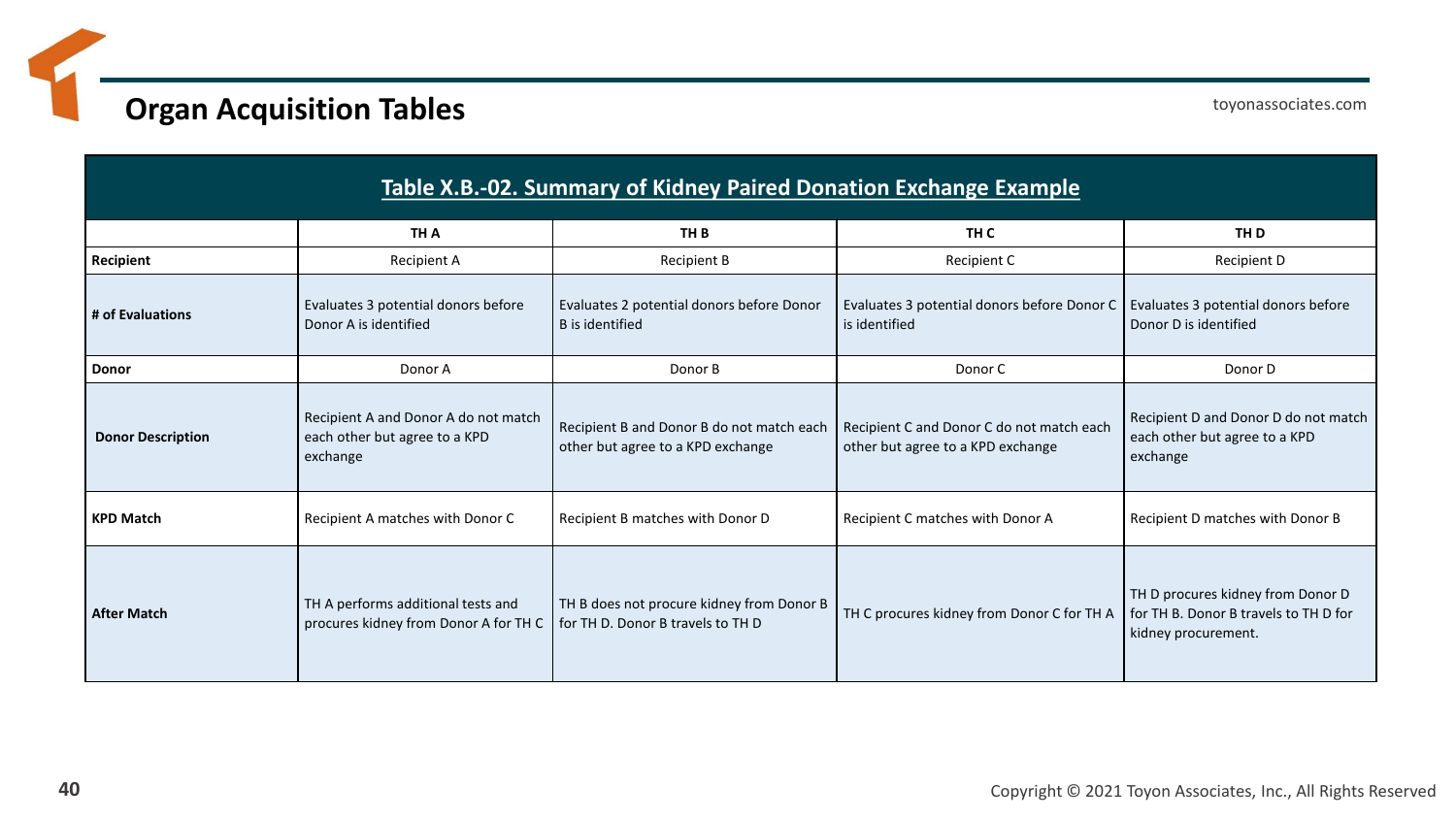### **Organ Acquisition Tables**

toyonassociates.com

| Table X.B.-03. Summary of Accounting for Kidney Pair Donation Example<br><b>Accounting</b> |                                                                                                      |                                                                                                  |                                                                                                                                             |                                                                                                                                                |  |  |
|--------------------------------------------------------------------------------------------|------------------------------------------------------------------------------------------------------|--------------------------------------------------------------------------------------------------|---------------------------------------------------------------------------------------------------------------------------------------------|------------------------------------------------------------------------------------------------------------------------------------------------|--|--|
|                                                                                            |                                                                                                      |                                                                                                  |                                                                                                                                             |                                                                                                                                                |  |  |
| <b>Counting Medicare usable</b><br>kidneys                                                 | 2 Medicare usable kidneys; 1 kidney<br>procured/sent and 1 kidney<br>received/transplanted           | 1 Medicare usable kidneys; 1<br>kidney received/transplanted                                     | 2 Medicare usable kidneys; 1 organ<br>procured/sent and 1 kidney<br>received/transplanted                                                   | 2 Medicare usable kidneys; 1 kidney<br>procured/sent and 1 kidney<br>procured/transplanted                                                     |  |  |
| Donor costs procuring,<br>packaging, transporting kidney<br>to recipient THs               | TH A bills TH C \$18,000 for costs<br>incurred to procure Donor A's kidney                           | No bills sent to TH D.                                                                           | to procure Donor C's kidney                                                                                                                 | TH C bills TH A \$10,000 for costs incurred TH D bills TH B \$14,000 for costs incurred<br>to procure Donor D's kidney                         |  |  |
| Donor costs procuring,<br>packaging, transporting kidney<br>bill by Donor THs              | TH A receives a bill from TH C for<br>\$10,000 for costs incurred to procure<br>Donor C's kidney     | TH B receives a bill from TH D<br>for \$14,000 for costs incurred to<br>procure Donor D's kidney | TH C receives a bill from TH A for \$18,000   No bills received from TH B. TH D claims<br>for costs incurred to procure Donor A's<br>kidney | all costs after initial evaluation for Donor<br>В.                                                                                             |  |  |
| Kidney acquisition costs<br>recorded on MCR                                                | \$12,000 evaluation costs of TH A;<br>\$18,000 for costs billed to TH C;<br>\$10,000 billed from THC | \$9,000 evaluation costs of TH B;<br>\$14,000 billed from TH D                                   | \$15,000 evaluation costs of TH C;<br>\$10,000 for costs billed to TH A; \$18,000<br>billed from TH A.                                      | \$20,000 evaluation costs of TH D;<br>\$14,000 for costs billed to TH B; \$8,000<br>for costs incurred to procure Donor B's<br>kidney at TH D. |  |  |
| Subtotal                                                                                   | \$40,000                                                                                             | \$23,000                                                                                         | \$43,000                                                                                                                                    | \$42,000                                                                                                                                       |  |  |
| Offset on MCR amts received<br>from recipient TH. Amts in () are<br>negative               | ( \$18,000)<br>Received from TH C                                                                    | No payment received from TH D                                                                    | ( \$10,000)<br>received from TH A                                                                                                           | ( \$14,000)<br>received from TH B                                                                                                              |  |  |
| Net cost MCR                                                                               | \$22,000                                                                                             | \$23,000                                                                                         | \$33,000                                                                                                                                    | \$28,000                                                                                                                                       |  |  |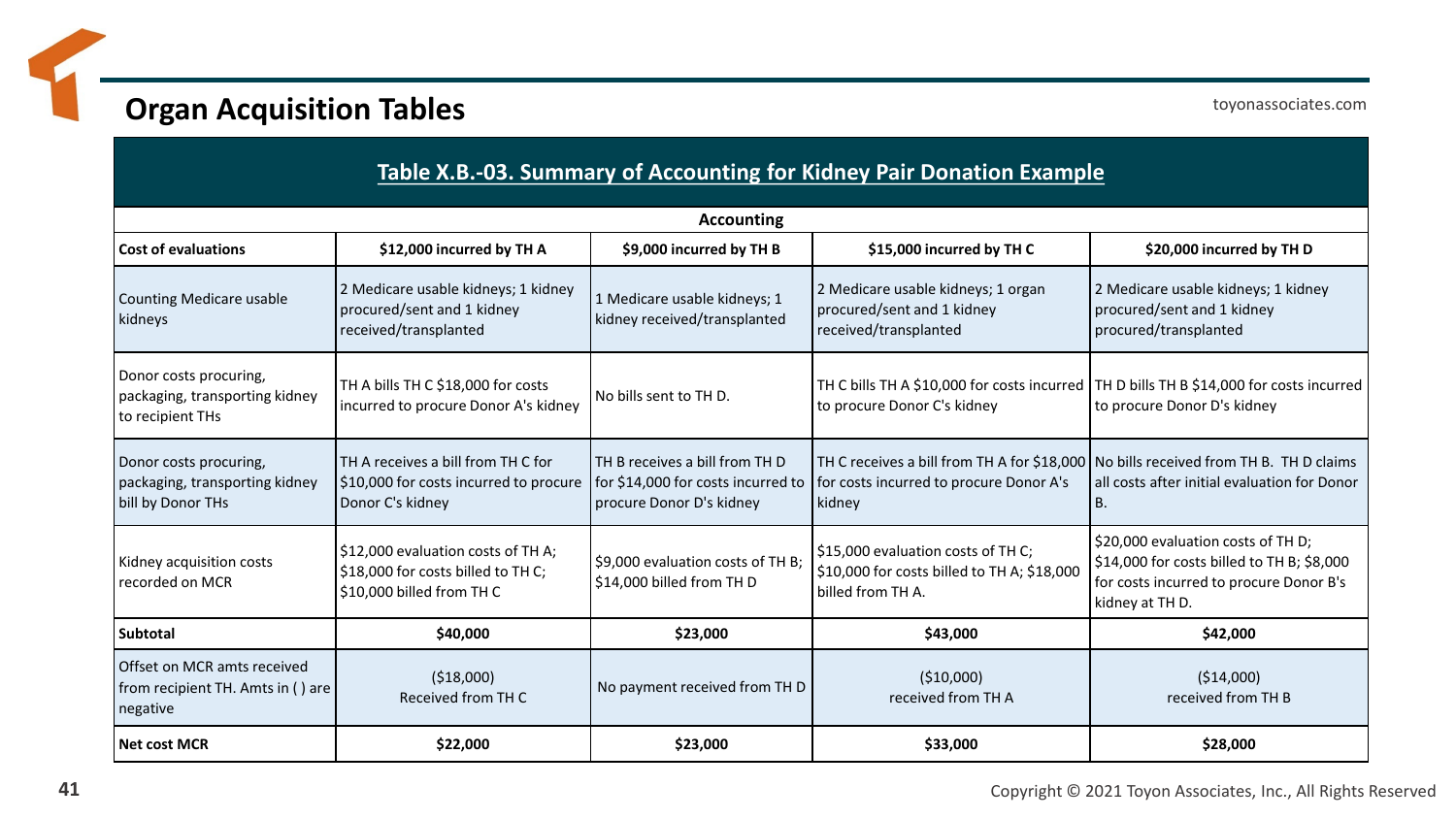#### **Comments**

Comments must be sent to CMS no later than 5p.m. EDT on June 28, 2021, at the applicable address provided in each section of the Proposed Rule or submitted electronically at http://www.regulations.gov. When commenting, please refer to file code CMS-1752-P https://www.regulations.gov/docket/CMS-2021-0070

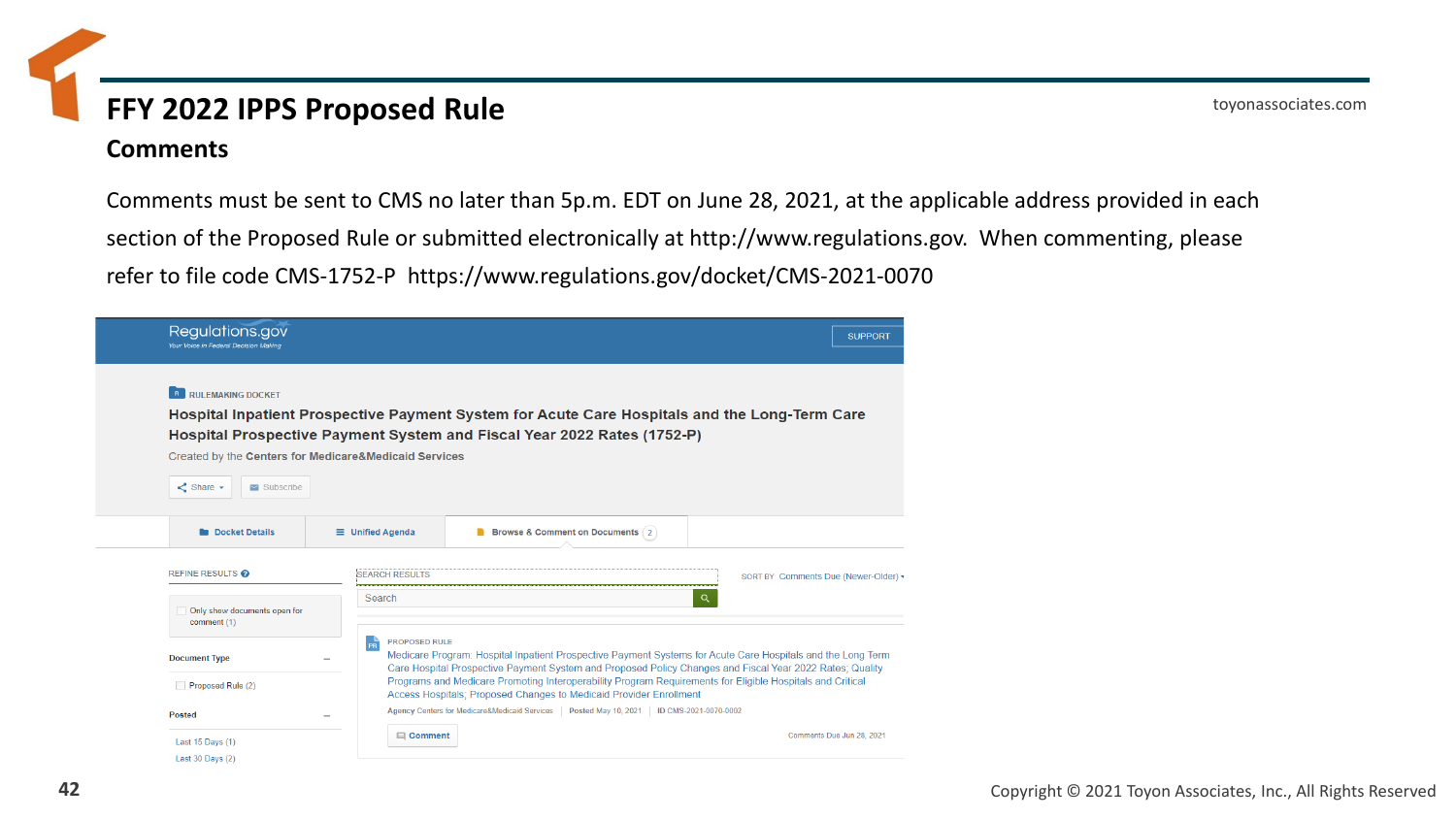### **Other Rules, Transmittals, and Articles Recently Published**

**Inpatient Psych Facility PPS FFY2022 Proposed Rule [CMS-1750-P]** (Display Copy available 4/7/2021; FR Publish Date 4/13/2021)

[Fact Sheet Link](https://www.cms.gov/newsroom/fact-sheets/fy-2022-proposed-medicare-payment-and-quality-reporting-updates-inpatient-psychiatric-facilities-cms)

[Federal Register Link](https://www.federalregister.gov/documents/2021/04/13/2021-07433/medicare-program-fy-2022-inpatient-psychiatric-facilities-prospective-payment-system-and-quality)

- Per diem base rate increase from \$815.22 to \$833.50.
- Total estimated payments to IPFs are estimated to increase by 2.3% or \$90 million in FY 2022 relative to IPF payments in FY 2021.
- For FY 2022, CMS is proposing to update the IPF PPS payment rates by 2.1% based on the proposed IPF market basket update of 2.3%, less a 0.2 percentage point productivity adjustment.

**Inpatient Rehab Facility PPS FFY2022 Proposed Rule [CMS-1748-P]** (Display Copy available 4/7/2021; FR Publish Date 4/12/2021)

[Fact Sheet Link](https://www.cms.gov/newsroom/fact-sheets/fiscal-year-fy-2022-inpatient-rehabilitation-facility-irf-prospective-payment-system-pps-proposed)

[Federal Register Link](https://www.federalregister.gov/documents/2021/04/12/2021-07343/medicare-program-inpatient-rehabilitation-facility-prospective-payment-system-for-federal-fiscal)

- Standard payment conversion factor increase from \$16,856 to \$17,273.
- CMS is proposing the adoption of the COVID-19 Vaccination Coverage among Healthcare Personnel (HCP) Measure to require IRFs to report COVID-19 HCP vaccinations in their facilities.

**Long-Term Care Hospital PPS Proposed Rule [CMS-1752-P]** (Display Copy available here 4/27/2021; FR Publish Date 5/11/2021) – Published as part of the IPPS Acute Care Hospital Proposed Rule

[Fact Sheet Link](https://www.cms.gov/newsroom/fact-sheets/fiscal-year-fy-2022-medicare-hospital-inpatient-prospective-payment-system-ipps-and-long-term-care)

[Federal Register Link](https://www.federalregister.gov/documents/2021/05/10/2021-08888/medicare-program-hospital-inpatient-prospective-payment-systems-for-acute-care-hospitals-and-the)

- LTCH-PPS payments expected to increase by 1.4% or \$52M.
- LTCH PPS payments for FY 2022 for discharges paid the site neutral payment rate are expected to increase by 3 percent. CMS estimates that discharges paid the site neutral payment rate will represent approximately 25 percent of all LTCH cases and 10 percent of all LTCH PPS payments in FY 2022.

#### **Skilled Nursing Facility FFY2021 PPS Proposed Rule [CMS-1746-P]** (Display Copy available 4/8/2021; FR Publish Date 4/15/2021)

[Fact Sheet Link](https://www.cms.gov/newsroom/fact-sheets/fiscal-year-fy-2022-skilled-nursing-facility-prospective-payment-system-proposed-rule-cms-1746-p)

[Federal Register Link](https://www.federalregister.gov/documents/2021/04/15/2021-07556/medicare-program-prospective-payment-system-and-consolidated-billing-for-skilled-nursing-facilities)

- Increase in unadjusted Federal per diem rates of 1.3%
- CMS is proposing to rebase and revise the SNF market basket to improve payment accuracy under the SNF PPS by proposing to use a 2018-based SNF market basket to update the PPS payment rates, instead of the 2014-based SNF market basket.